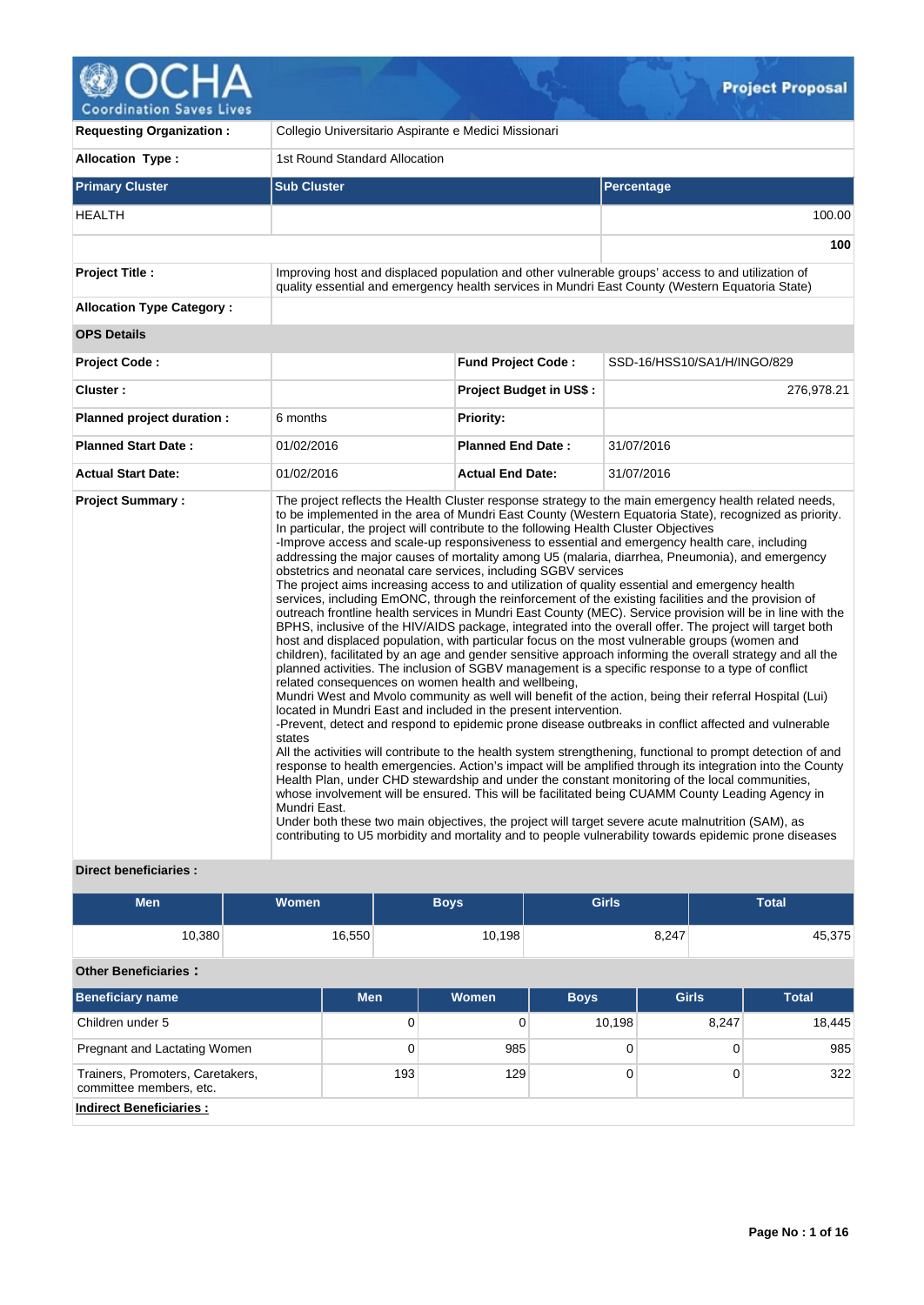Host and Displaced Population of Greater Mundri: 79.947 Mundri East (59.947 Mid 2015 Population as per HNO, 20.000 IDPs as per IRNA report), 84.538 Mundri West (54.538 Mid 2015 Population as per HNO PLUS 30.000 IDPS as per IRNA report) and 60.571 Mvolo (Mid 2015 Population as per HNO)

The entire host and displaced population of Mundri East County will benefit of the improved availability and quality of PHC and emergency services and of a more effective system for preventing, identifying and managing outbreaks. The MEC host population (to be rounded to 60000 individuals) is expected to be divided as follow: 12600 U5, 10714 PW, 2400 deliveries.

Mundri West and Mvolo communities will benefit of the primary and emergency services provided in Lui Hospital, the referral facility for Greater Mundri Region

## **Catchment Population:**

225.056 Inhabitants and IDPs of Greater Mundri

## **Link with allocation strategy :**

Mundri East County is amongst the priority areas for the Health Cluster. The IRNA conducted in October 2015, after the worsening of the internal conflict between the Army and the local militia, has concluded the entire County population should be considered displaced and therefore highly vulnerable in terms of access to food and to basic services. The overcrowding of some communities and the consequent reduced availability of resources and compromised status of WASH facilities for each households are factors contributing to the spread of diseases. Further, the already limited health services network has been hampered, with some PHC facilities closed because of looting, staff escape and occupation by the conflicting parties. It is therefore priority to intervene to enhance health services access and utilization through the reactivation of all the existing HFs and the provision of outreach services and to put in place effective measures to tackle the risk of epidemics. This is in line with two of the main objectives guiding Health Cluster allocation strategy ("Improve access and scale-up responsiveness to essential and emergency health care, including addressing the major causes of mortality among U5 (malaria, diarrhea, Pneumonia), and emergency obstetrics and neonatal care services" and "Prevent, detect and respond to epidemic prone disease outbreaks in conflict affected and vulnerable states") and will contribute to improve host and displaced communities conditions and to prevent further or revert current displacement.

## **Sub-Grants to Implementing Partners :**

| <b>Partner Name</b>                                   | <b>Partner Type</b> | <b>Budget in US\$</b>       |  |  |  |  |  |  |  |  |  |
|-------------------------------------------------------|---------------------|-----------------------------|--|--|--|--|--|--|--|--|--|
|                                                       |                     |                             |  |  |  |  |  |  |  |  |  |
| Other funding secured for the same project (to date): |                     |                             |  |  |  |  |  |  |  |  |  |
| <b>Other Funding Source</b>                           |                     | <b>Other Funding Amount</b> |  |  |  |  |  |  |  |  |  |
| <b>ITALIAN COOPERATION</b>                            |                     | 42,000.00                   |  |  |  |  |  |  |  |  |  |
| USAID/JHPIEGO (ISDP)                                  |                     | 84,350.00                   |  |  |  |  |  |  |  |  |  |

PRIVATE DONORS 28,000.00

## **Organization focal point :**

| <b>Name</b>                      | <b>Title</b>                       | Email                  | Phone          |  |  |  |  |
|----------------------------------|------------------------------------|------------------------|----------------|--|--|--|--|
|                                  |                                    |                        |                |  |  |  |  |
| <b>VALERIO GRANELLO</b>          | <b>COUNTRY MANAGER</b>             | v.granello@cuamm.org   | 0929065705     |  |  |  |  |
| Paolo Ferrari                    | Country Administrator              | p.ferrari@cuamm.org    | 0924391848     |  |  |  |  |
| Chiara Scanagatta                | Desk Officer-Project<br>department | c.scanagatta@cuamm.org | 00390498751279 |  |  |  |  |
| Ilenia Fattore                   | Desk Officer-Admin<br>Department   | i.fattore@cuamm.org    | 00390498751279 |  |  |  |  |
| <b>BACKGROUND</b>                |                                    |                        |                |  |  |  |  |
| 1. Humanitarian context analysis |                                    |                        |                |  |  |  |  |

**154,350.00**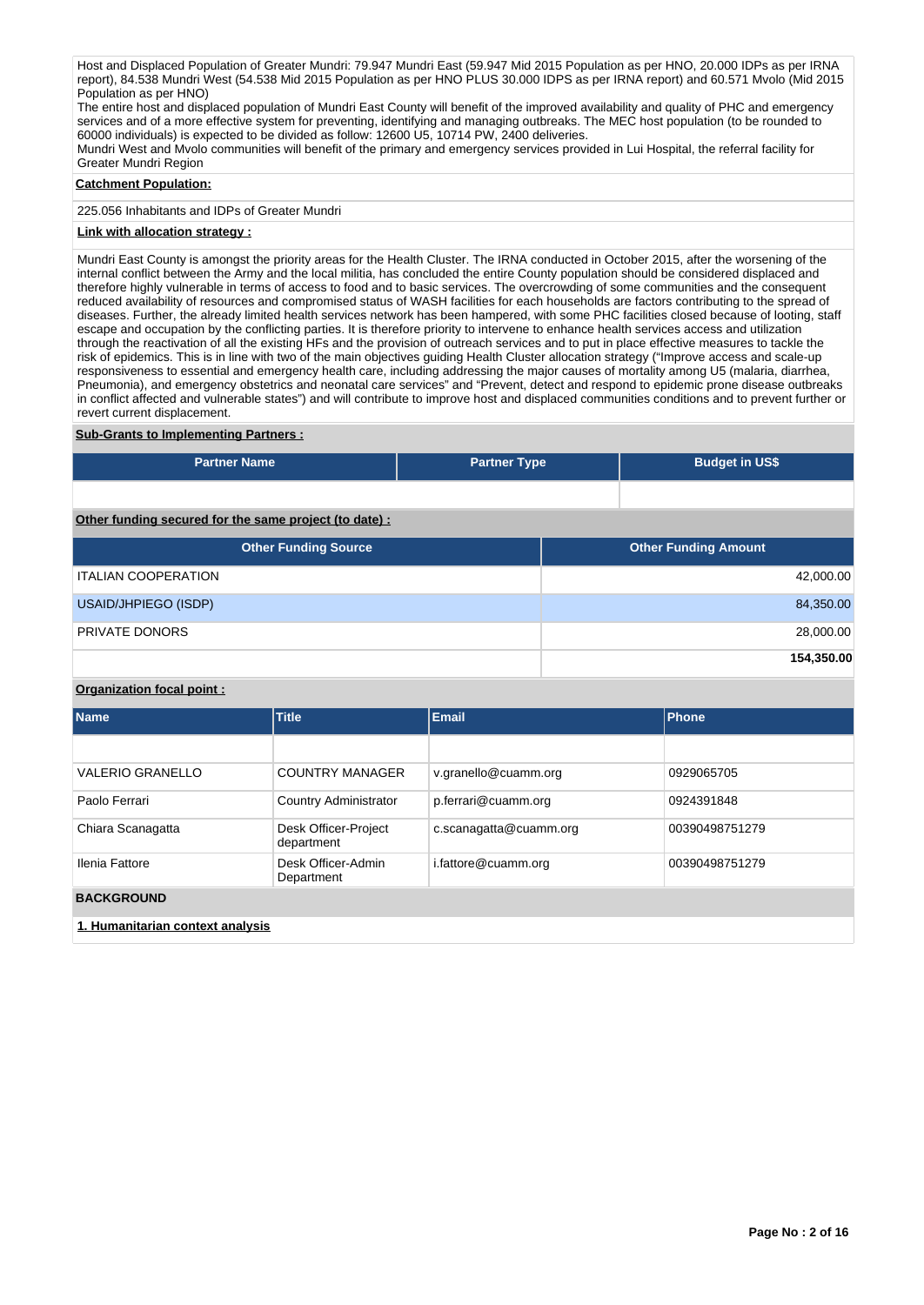Mundri East County (MEC) is located in WES, with a population of about 60.000 people, mainly belonging to Moru tribe. The county health system counts 21 health facilities (HFs), of which 16 PHCUs, 4 PHCCs, and 1 Hospital (the last one serving also Mvolo and Mundri West counties).

Since the disruption of violence in May 2015, revamped and worsened in mid-September, Greater Mundri turned from one of the most peaceful area in South Sudan, into a priority one for massive humanitarian assistance, because of the consequences of the conflict between the Army and the self-defense local militia of youths called "Arrow Boys".

Over 20.000 IDPs have been estimated in MEC by an official IRNA that took place from 27th up to 30th of October. Although, recently, under the fear of a further worsening of the security situation, a consistent group of people (around 1500) have chosen Lui Hospital Compound as camp, IDPs are usually scattered, accommodated within and depending by the host communities and keeping moving according to where fights erupt. Considering these particular dynamics, the IRNA team affirmed that the entire County population should be considered displaced. Actually it should be noticed that both host and displaced population are experiencing the same situation of vulnerability, consisting in overcrowded spaces and related problems in terms of water and sanitation facilities and of proper accommodation, access to limited and overstretched resources. As stated in September 2015 Food Security and Nutrition Monitoring Report, IDPs presence represents a shock for household life and sustain and this is the situation MEC is experiencing. Insecurity impedes cultivation and local markets stock up, looting reduces the available supplies. September IPC highlights WES is presenting a concerning situation, due to the combination of the impact on agriculture of rains delay with the insecurity. MEC is likely to remain a "stressed" area, because of the instability. During the first assessment conducted by CHD on IDPs conditions, of the 549 U5 screened through MUAC measurement, 7% were identified as SAM cases and 13% as MAM, for a resulting proxy GAM rate of 20%, above the 15% emergency level of proxy GAM. Malnutrition is likely to contribute to people morbidity and therefore to the spread of communicable and epidemic prone diseases, besides being an important mortality cause. Currently, 6 out of 21 health facilities are not working due to insecurity and 4 are hardly reachable , leaving the area from Jambo up to Lui unserved. This makes the already weak County Health System completely inadequate to respond to the population health needs, which are increasing due to the pressure of IDPs on host communities. People are scared to move to reach the few remaining operational HFs, especially for preventive services, but this does not mean a reduced need of care. Comparing data of August and November on maternal and child health, U5 consultations and ANC1 halved, while DPT3 reduced to 1/3. These three key indicators alone highlight the speed of the crisis. At the same time, the mobile health team visiting the villages with higher IDPs concentration has conducted, during 7 exits, 827 consultations and vaccinated 353 children. During normal time similar number of consultation would have been achieved in 3 days, but by all the 20 HFs and this demonstrate the huge demand of assistance. The impact of the emergency has been amplified by the poor conditions of the existing health system, still highly depending on partners' contributions. Being a stable area, MEC was out of Humanitarian Agencies priorities; the County Health System has been only supported by ISDP, which budget has been drastically reduced in July 2015. CHD has remained without any kind of sustain and the few still available resources are not adequate to cope with the well-known human/material resources gaps and to try to minimize the effect of a HFs distribution which does not ensure Cou

## **2. Needs assessment**

The Action aims to respond to the main health related needs, namely:

1) Poor access to health care and limited coverage of preventive services

Currently, 2 PHCCs and 4 PHCUs are closed, as they have been looted and their staff escaped. Those still working are overwhelmed by an increased demand of services, due to population increment and the specific problems related to their vulnerable status. Their stock of drugs is closed to finish and their infrastructural and material conditions, not possible to enhance under the ISDP and further affected by the general minor looting, are weak. Lui Hospital is the only providing emergency care (surgery, CEmONC); CUAMM health team is on ground, but local personnel are few and drugs/supplies not sufficient. To cope with the inadequate HFs distribution, the CHD had focus on ICCM and mobile health team but, following ISDP budget revision, Home Health Promoters activities have been stopped and outreaches postponed, leaving County remote areas uncovered and therefore more vulnerable to eventual outbreak. 2) Lack of preparedness/response mechanism

The CHD has been targeted by the fighting parties. The teamis on ground, but they have lost what they had, it is unlikely they will receive the County transfer, they do not have any partners specifically supporting them; they are without means and technical assistance to carry on their leading and supervising role. This role is crucial now: outbreaks risk increases, emergencies augment and the capacities of capturing and solving them reduce, the events force continuous rearrangements of services provision strategy.

MEC population health vulnerability is due also to the limited number of humanitarian and development actors and to their poor coordination, which has impeded up to now a proper integrated response to those gaps in basic services provision which have a direct impact on the health status (as in WASH, Logistic, Food Security…). Particularly concerning, in the current situation, as described above, is the lack of an effective nutrition program and the consequent higher risk for people to be susceptible to infectious diseases because of inadequate food intake and not treated malnutrition.

## **3. Description Of Beneficiaries**

Direct beneficiaries are those, belonging to host or displaced population, who are directly accessing the key services provided under the current action, as per stipulated target. There is direct benefit also for 103 HHPs, 56 community vaccinators, 128 health staff, 6 CHD members and Hospital Management Board, because of motivation, supervision and training activities included in the proposal. Indirect beneficiaries will be those permanently or temporarely living in Mundri East County, being 59.947 (NBS, 2015), plus 20.000 IDPs be added according to official figures provided by latest IRNA. The project will specifically target PW (5,6%) and U5 (21%)in both IDPs and host communities.

Indirect beneficiaries will be as well inhabitants and IDPs of Mundri West (84.538) and Mvolo (60.571), who have Lui Hospital as referral one

#### **4. Grant Request Justification**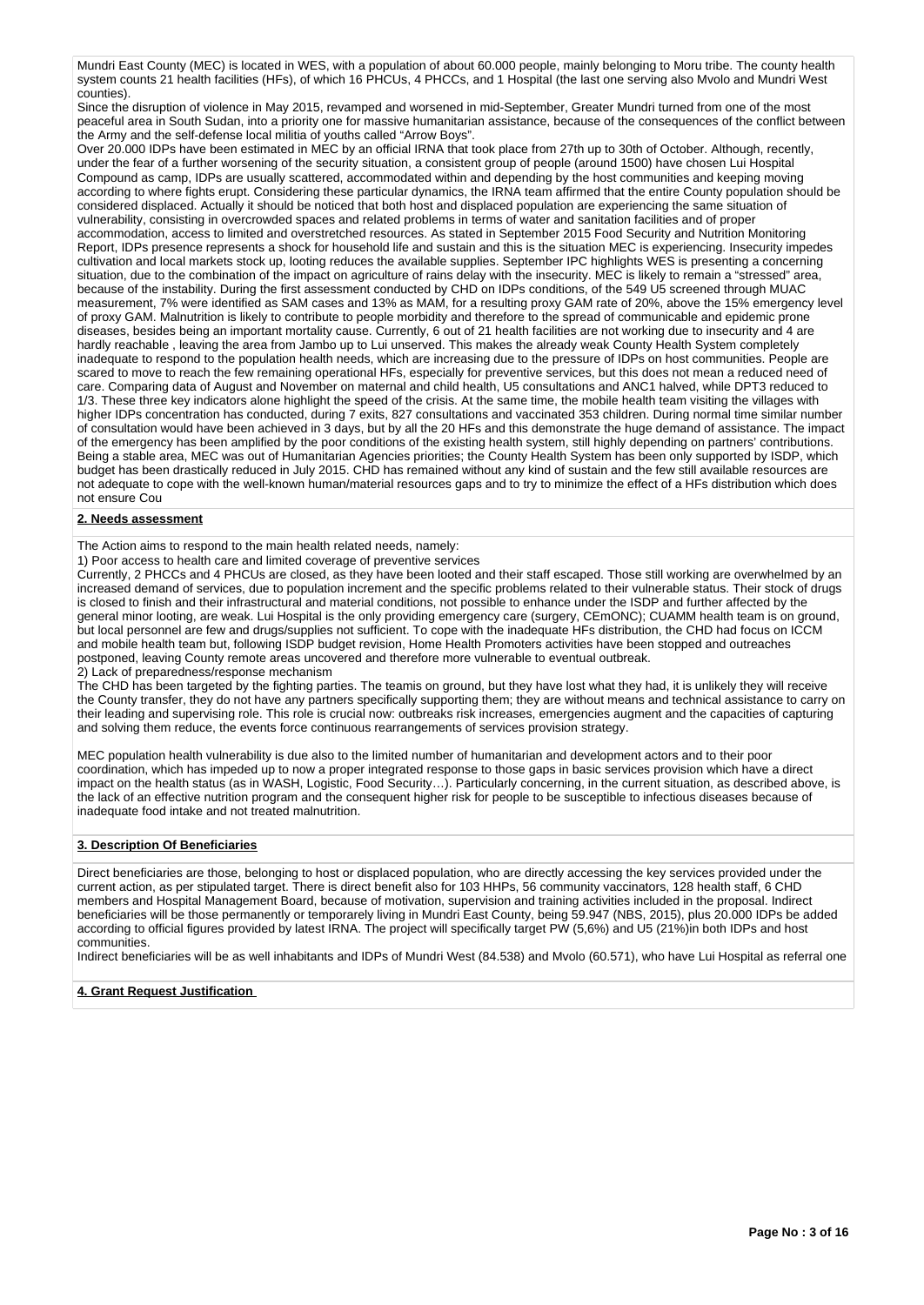MEC health system still depends on partners' contributions. CUAMM has been working in Mundri East County since 2009, supporting Lui Hospital, which belongs to Lui Diocese but it is run in deep cooperation with the SMOH, being the only Hospital in the area of Greater Mundri, providing both primary and secondary care (including emergency surgery and CEmONC). Since March 2015, under the ISDP, CUAMM is the County Leading Agency, working closely with the CHD for the provision of PHC services through the support given to 20 HFs and outreaches and community based activities. Referral between primary and secondary level of care is ensured by the ambulance recently donated to the Hospital.. In spite of MEC health system having the same gaps of other Counties, it has not been considered a priority for Humanitarian Agency and therefore limited resources have been allocated to the improvement of its basic services and of their responsiveness to the local needs. On top of that, in July 2015, ISDP has suffered of a consistent budget cut, which has implied a further reduction of the supported activities.

To limit the above described emergency negative impact on population health status and to respond to the peculiar needs of the displaced people, additional efforts and resources are required, but the ongoing funding mechanism are not in conditions to serve at this scope. To assist the high number of IDPs in the area, and at the same time to maintain adequate service for the host population, CUAMM is seeking CHF support. CUAMM will focus on the health needs of both IDPs and hosting population, following the Continuum of Care principles and therefore ensuring access to both primary and emergency care at different levels (from the Community to the Health Facilities, including Hospital), linked by an effective referral system.

CHF funds will contribute to restore the pre-crisis situation, reestablishing and enhancing the conditions to provide qualitative health services at county level They will be considered as emergency additional support, to be integrated to the already existing resources, not sufficient to properly respond to the current humanitarian crisis. CHD and community involvement at each stage of project preparation and implementation and project integration into the wider CUAMM program for MEC will ensure longer term sustainability of the achieved results. CUAMM will ensure to avoid any overlapping on the use of funds, guaranteeing cost-efficiency. CHF funds will integrate USAID and Italian Cooperation grants currently managed by CUAMM, but expected to support only routine activities and not to respond to any emergency. CHF funds will be used to address the gaps related to the current humanitarian crises. They are particularly needed considering that the available resources are not enough to ensure normal services provision either; as above mentioned, the USAID funded ISDP program is facing a shortage of funds since July 2015, which has implied reducing the support given to the PHC sector, hence worsening the current situation.

CHF funds will be specifically used to scale-up responsiveness to essential emergency health care (with specific focus on reducing U5 morbidity and mortality and managing obstetric emergencies) and to strengthen surveillance systems to prevent, detect and respond to epidemic prone disease outbreak, meaning

-reopen looted/partially destroyed HFs, repairing infrastructures, replacing missing equipment,refilling drugs stocks, covering staff cost - organize mobile clinics providing basic preventive and curative health services in the areas reporting higher IDPs concentration and not served by any HF

-reactivate the Home Health Promoters and Community Based Vaccinators network for ICCM, EPI, active surveillance -support the CHD in constant supervision

CUAMM will ensure the presence of qualified clinical staff, for service delivery and on job training, ambulance maintenance, hospital running costs

#### **5. Complementarity**

CUAMM will ensure to avoid any overlapping on the use of funds, guaranteeing cost-efficiency. CHF funds will integrate USAID and Italian Cooperation grants currently managed by CUAMM, but expected to support only routine activities and not to respond to any emergency. CHF funds will be used to address the gaps related to the current humanitarian crises. They are particularly needed considering that the available resources are not enough to ensure normal services provision either; as above mentioned, the USAID funded ISDP program is facing a shortage of funds since July 2015, which has implied reducing the support given to the PHC sector, hence worsening the current situation.

CHF funds will be specifically used to scale-up responsiveness to essential emergency health care (with specific focus on reducing U5 morbidity and mortality and managing obstetric emergencies) and to strengthen surveillance systems to prevent, detect and respond to epidemic prone disease outbreak. This will specifically mean to

-reopen looted and partially destroyed HFs, repairing the infrastructures, replacing the missing equipment and refilling drugs stocks to provide essential lifesaving emergency health services;

- organize mobile clinics providing basic preventive and curative health services in the areas reporting higher IDPs concentration and not served by any HF

-reactivate the Home Health Promoters and Community Based Vaccinators network to provide ICCM, enhance EPI coverage and ensure active surveillance

-support the CHD in guaranteeing constant supervision of the provided services and continuous and timely data collection, analysis and report

CUAMM will ensure the presence on ground of qualified clinical staff, in charge of service delivery and of local personnel on job training. CUAMM will also assume Hospital and ambulance services running costs, but some additional resources will be required to guarantee adequate assistance to an increased number of patients in need of emergency care. More cases are likely to access recently activated services as those for SAM and SBV management, which are in need of some extra support.

CHF funds will complement CUAMM funds allocated to HFs staff salaries payment, to ensure continuity to service delivery

#### **LOGICAL FRAMEWORK**

#### **Overall project objective**

The project reflects Health Cluster objectives for the current CHF round, to be achieved in Mundri East County (WES) 1)Improve access to, and scale-up responsiveness of, essential and emergency health care, including emergency obstetric care services

and SGBV management.

The project will increase quality essential/emergency health services access/utilization, including EmONC and surgery for host/displaced population, with focus on the most vulnerable (women/children), facilitated by age/gender sensitive approach informing strategy design and activities planning, implementation and monitoring. Women access to and utilization of adequate and acceptable services will be promoted, including the clinical management and referral of SGBV (in line with the 3rd cluster objective). U5 vulnerability to diseases will be tackle also through the integration of the nutrition component into the wider health sector response

2) Strengthen existing systems to prevent, detect, and respond to outbreaks. The health system will be strengthen, creating the conditions for prompt health emergencies detection/response, with the active support of local communities and other sector (as WASH). under CHD stewardship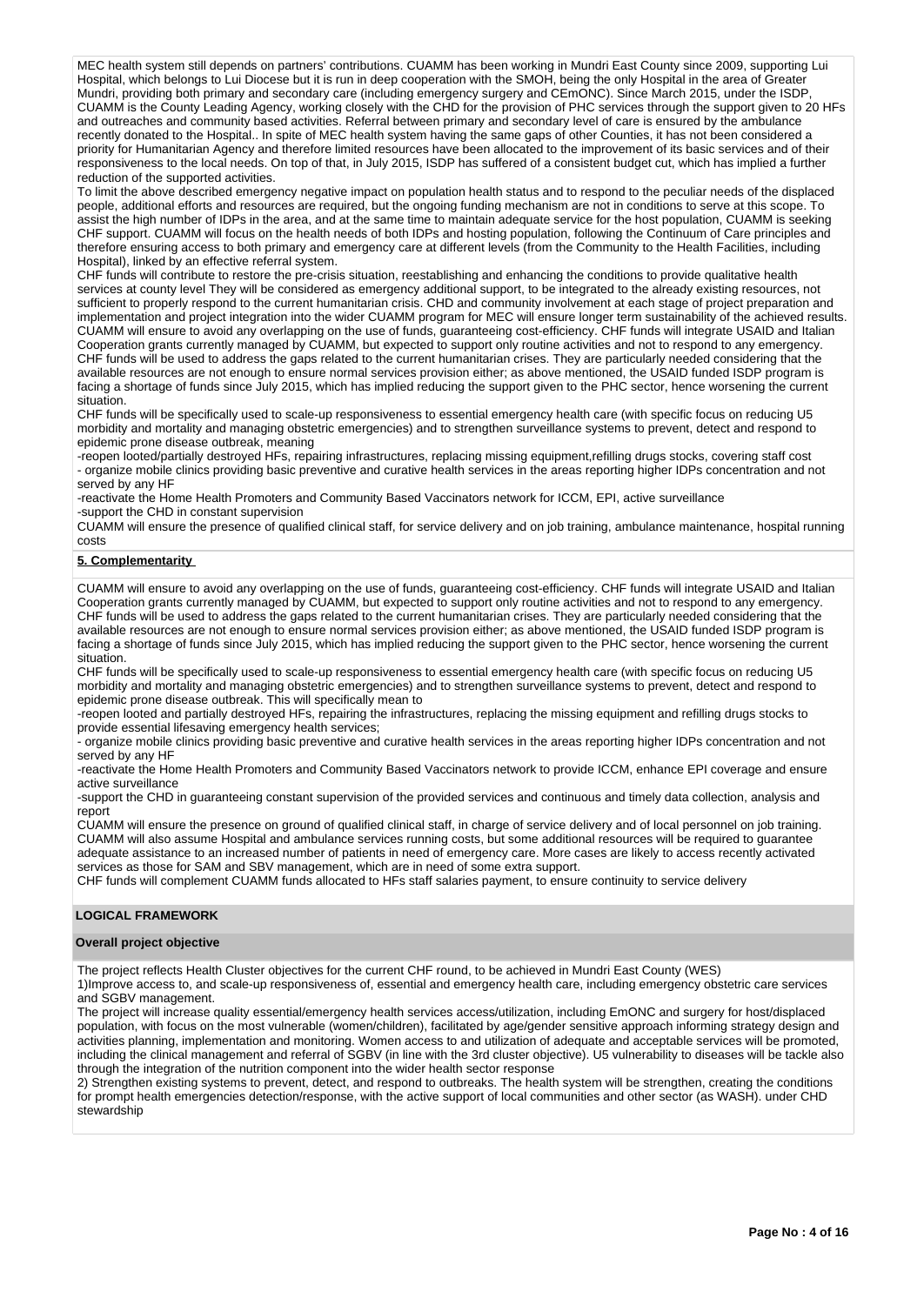| <b>HEALTH</b>                                                                                                                                                                                                                                                                                         |                                                                                                                   |                                 |
|-------------------------------------------------------------------------------------------------------------------------------------------------------------------------------------------------------------------------------------------------------------------------------------------------------|-------------------------------------------------------------------------------------------------------------------|---------------------------------|
| <b>Cluster objectives</b>                                                                                                                                                                                                                                                                             | <b>Strategic Response Plan (SRP) objectives</b>                                                                   | <b>Percentage of activities</b> |
| CO1: Improve access, and scale-up<br>responsiveness to, essential emergency<br>health care, including addressing the major<br>causes of mortality among U5C (malaria,<br>diarrhea and Pneumonia), emergency<br>obstetric care and neonate services in<br>conflict affected and vulnerable populations | HRP 2016 SO1: Save lives and alleviate<br>suffering through safe access to services and<br>resources with dignity | 70.                             |
| CO <sub>2</sub> : Prevent, detect and respond to<br>epidemic prone disease outbreaks in conflict<br>affected and vulnerable populations                                                                                                                                                               | HRP 2016 SO1: Save lives and alleviate<br>suffering through safe access to services and<br>resources with dignity | 20                              |
| CO3: Improve access to psychosocial<br>support and mental health services for the<br>vulnerable population, including those<br>services related to the SGBV response                                                                                                                                  | HRP 2016 SO2: Ensure communities are<br>protected, capable and prepared to cope with<br>significant threats       | 10 <sup>1</sup>                 |

**Contribution to Cluster/Sector Objectives :** The project will increase quality essential/emergency health services access/utilization, including CEmONC, reinforcing existing facilities, providing outreach health services, ensuring referral. Service provision will be in line with BPHS, inclusive of HIV package for some HFs. The project will target host/displaced population, with focus on the most vulnerable (women/children), facilitated by age/gender sensitive approach informing strategy design and activities planning, implementation and monitoring. Women access to and utilization of adequate and acceptable services will be promoted, including the clinical management and referral of SGBV. U5 resistance to epidemic prone diseases will be promoted through an increased access to quality primary and emergency services and through their integration with the nutrition component. Screening of nutritional status of PLW/U5 will be ensured along the Continuum of Care, from ANC to deliveries, PNC, MCH visits. Prevention will be promoted during ANC and MCH visits (as entry points), targeting specifically PLW and child-takers. Coverage of treatment and/or referral for treatment will be enhanced Besides the activities contributing to health and nutrition services access and therefore to face infectious diseases spread, the project will also address the health system strengthening, functional to prompt health emergencies detection/response. Communities' involvement will be ensured through community mobilization. Room will be given to IPC introduction and to WASH components integration. Action impact will be amplified through its integration into County Health Plan, under CHD stewardship and constant monitoring of the local communities.

#### **Outcome 1**

Improved primary and emergency health carecoverage and access for PLW and U5, , including CEmONC and SGBV and SAM management, at county level

#### **Output 1.1**

#### **Description**

Regular provision of essential curative care, namely -dailyoutpatient services in No. 16 PHCUs, No. 4 PHCCs and No. 1 Hospital -daily inpatient servicesin No. 4 PHCCs and No. 1 Hospital.

To serve at this scope, those facilities which have been looted or partially destroyed will be renovated and the missed equipment replaced. Drugs and consumables stocks will be refilled and additional materials and tools procured where what available would not meet the standards dictated by the Basic Package of Health Services. Constant presence, training and supervision of minimum health and support staff will be ensured

#### **Assumptions & Risks**

This result will be achieved thanks to the full cooperation with the County Health Department which has participated to the project design and will collaborate in ensuring the resources to be allocated to cover the actual gaps. CUAMM has been working in the area since long time and it is already based on ground, with a logistic and administrative setting enabling the implementation of the project (including procurement and distribution of goods and facilities renovation) and its integration into a wider intervention, guaranteeing achieved results sustainability The definition and continuous update of the workplan, jointly with the CHD, will facilitate the implementation process. Other required enabling conditions are the availability in the Country of the needed supplies, staff willingness and effective possibility of working in quite hard conditions (and therefore a limited staff turnover), possibilities of moving and realizing the planned activities

Difficulties might emerged due to the worsening of the current conflict situation, which might lead to increased needs to address with limited resources but also to constrains in humanitarian access, insecurity and consequent impossibility to keep operating on ground, increased operational costs.

Full cooperation with local authorities and support by UNMISS to organize convoys and to get updated information on the situation will be used as coping strategy mechanisms, as well as prepositioning of supplies and eventual reprioritization of activities. CUAMM has its own security plan to be applied in case of need.

#### **Activities**

#### **Activity 1.1.1**

Procurement/transport/distribution of essential/emergency drugs, medical/non medical supplies, equipment as per BPHS

#### **Activity 1.1.2**

Payment, supervision and on job training of No. 52 health staff (nurses, CHWs, clinical officers)

#### **Activity 1.1.3**

Repair/improvement of damaged PHC HFs infrastructures, including waste management area and payment of 46 support staff for PHC HFs general maintenance and custody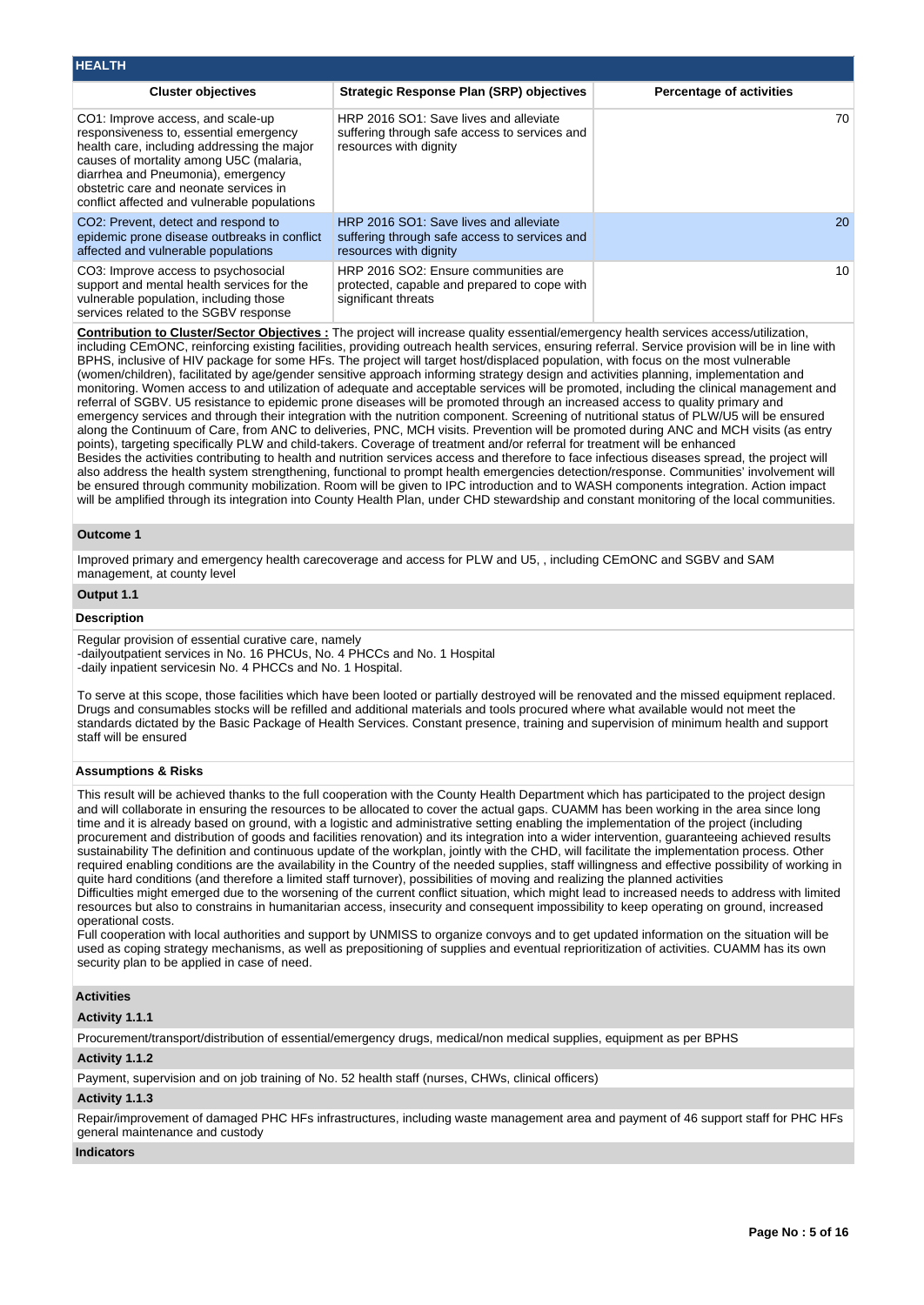|                                                                                                                                                                                                                                                                                                                                                                                                                                                                                                                                                                                                                                                                                                                                                                                                                                                                                                                                                                                                                                                                                                                                                                                                                                                                                                                                                                                                                                                                                                                                                                                                                                                                                    |                                                                                                                                                                                                  |                                                                                                                                                                                                                                                                                                                                                                                                                                                                                                                                                                                                                                                                                                                                                                                                                                   | <b>End cycle beneficiaries</b> |        |                   |           | End<br>cycle  |  |
|------------------------------------------------------------------------------------------------------------------------------------------------------------------------------------------------------------------------------------------------------------------------------------------------------------------------------------------------------------------------------------------------------------------------------------------------------------------------------------------------------------------------------------------------------------------------------------------------------------------------------------------------------------------------------------------------------------------------------------------------------------------------------------------------------------------------------------------------------------------------------------------------------------------------------------------------------------------------------------------------------------------------------------------------------------------------------------------------------------------------------------------------------------------------------------------------------------------------------------------------------------------------------------------------------------------------------------------------------------------------------------------------------------------------------------------------------------------------------------------------------------------------------------------------------------------------------------------------------------------------------------------------------------------------------------|--------------------------------------------------------------------------------------------------------------------------------------------------------------------------------------------------|-----------------------------------------------------------------------------------------------------------------------------------------------------------------------------------------------------------------------------------------------------------------------------------------------------------------------------------------------------------------------------------------------------------------------------------------------------------------------------------------------------------------------------------------------------------------------------------------------------------------------------------------------------------------------------------------------------------------------------------------------------------------------------------------------------------------------------------|--------------------------------|--------|-------------------|-----------|---------------|--|
| Code                                                                                                                                                                                                                                                                                                                                                                                                                                                                                                                                                                                                                                                                                                                                                                                                                                                                                                                                                                                                                                                                                                                                                                                                                                                                                                                                                                                                                                                                                                                                                                                                                                                                               | <b>Cluster</b>                                                                                                                                                                                   | <b>Indicator</b>                                                                                                                                                                                                                                                                                                                                                                                                                                                                                                                                                                                                                                                                                                                                                                                                                  | <b>Men</b>                     | Women  | <b>Boys</b> Girls |           | <b>Target</b> |  |
| Indicator 1.1.1                                                                                                                                                                                                                                                                                                                                                                                                                                                                                                                                                                                                                                                                                                                                                                                                                                                                                                                                                                                                                                                                                                                                                                                                                                                                                                                                                                                                                                                                                                                                                                                                                                                                    | HEALTH                                                                                                                                                                                           | Frontline # of functional health facilities in conflict<br>-affected and other vulnerable states                                                                                                                                                                                                                                                                                                                                                                                                                                                                                                                                                                                                                                                                                                                                  |                                |        |                   |           | 21            |  |
| <b>Means of Verification: DHIS</b>                                                                                                                                                                                                                                                                                                                                                                                                                                                                                                                                                                                                                                                                                                                                                                                                                                                                                                                                                                                                                                                                                                                                                                                                                                                                                                                                                                                                                                                                                                                                                                                                                                                 | <b>Supportive Supervision Reports</b>                                                                                                                                                            |                                                                                                                                                                                                                                                                                                                                                                                                                                                                                                                                                                                                                                                                                                                                                                                                                                   |                                |        |                   |           |               |  |
| Indicator 1.1.2   HEALTH                                                                                                                                                                                                                                                                                                                                                                                                                                                                                                                                                                                                                                                                                                                                                                                                                                                                                                                                                                                                                                                                                                                                                                                                                                                                                                                                                                                                                                                                                                                                                                                                                                                           |                                                                                                                                                                                                  | (Frontline services): # of outpatient consultations<br>in conflict and other vulnerable states                                                                                                                                                                                                                                                                                                                                                                                                                                                                                                                                                                                                                                                                                                                                    | 10,26<br>0                     | 15,390 | 7,75<br>5         | 6,25<br>5 | 39,660        |  |
| <b>DHIS</b>                                                                                                                                                                                                                                                                                                                                                                                                                                                                                                                                                                                                                                                                                                                                                                                                                                                                                                                                                                                                                                                                                                                                                                                                                                                                                                                                                                                                                                                                                                                                                                                                                                                                        | <b>Means of Verification:</b> Health Facilities Registers                                                                                                                                        |                                                                                                                                                                                                                                                                                                                                                                                                                                                                                                                                                                                                                                                                                                                                                                                                                                   |                                |        |                   |           |               |  |
| Output 1.2                                                                                                                                                                                                                                                                                                                                                                                                                                                                                                                                                                                                                                                                                                                                                                                                                                                                                                                                                                                                                                                                                                                                                                                                                                                                                                                                                                                                                                                                                                                                                                                                                                                                         |                                                                                                                                                                                                  |                                                                                                                                                                                                                                                                                                                                                                                                                                                                                                                                                                                                                                                                                                                                                                                                                                   |                                |        |                   |           |               |  |
| <b>Description</b>                                                                                                                                                                                                                                                                                                                                                                                                                                                                                                                                                                                                                                                                                                                                                                                                                                                                                                                                                                                                                                                                                                                                                                                                                                                                                                                                                                                                                                                                                                                                                                                                                                                                 |                                                                                                                                                                                                  |                                                                                                                                                                                                                                                                                                                                                                                                                                                                                                                                                                                                                                                                                                                                                                                                                                   |                                |        |                   |           |               |  |
| -50 Home Health Promoters                                                                                                                                                                                                                                                                                                                                                                                                                                                                                                                                                                                                                                                                                                                                                                                                                                                                                                                                                                                                                                                                                                                                                                                                                                                                                                                                                                                                                                                                                                                                                                                                                                                          | Regular provision of essential preventive care, namely<br>screening and health education<br>-56 community based vaccinators<br>Regular provision of Integrated Community Case Management through | -daily focused ANC, nutritional screening, health education in 16 PHCUs, 4 PHCCs and 1 Hospital<br>-daily EPI at least in 1 hospital and 4 PHCCs, weekly in at least No. 8 PHCUs<br>-PMTCT in 1 Hospital, ANC clients counseling and testing and referral for treatment in 4 PHCCs<br>Regular provision of essential preventive care beyond the catchment area of existing health facilities, through<br>-weekly outreaches plan, covering the whole county and focusing mainly on IDPs most concentrated areas providing EPI, ANC, nutritional<br>To serve at this scope, HFs gaps in terms of specific materials and consumables will be covered and the staff dedicated to these particular<br>services will be paid and continuously trained and supervised. The health and nutrition outreaches team and the community based |                                |        |                   |           |               |  |
| <b>Assumptions &amp; Risks</b>                                                                                                                                                                                                                                                                                                                                                                                                                                                                                                                                                                                                                                                                                                                                                                                                                                                                                                                                                                                                                                                                                                                                                                                                                                                                                                                                                                                                                                                                                                                                                                                                                                                     |                                                                                                                                                                                                  |                                                                                                                                                                                                                                                                                                                                                                                                                                                                                                                                                                                                                                                                                                                                                                                                                                   |                                |        |                   |           |               |  |
| This result will be achieved thanks to the full cooperation with the County Health Department which has participated to the project design<br>and will collaborate in ensuring the resources to be allocated to cover the actual gaps. CUAMM has been working in the area since long<br>time and it is already based on ground, with a logistic and administrative setting enabling the implementation of the project (including<br>procurement and distribution of goods and facilities renovation) and its integration into a wider intervention, guaranteeing achieved results<br>sustainability The definition and continuous update of the workplan, jointly with the CHD, will facilitate the implementation process. Other<br>required enabling conditions are the availability in the Country of the needed supplies, staff willingness and effective possibility of working in<br>quite hard conditions (and therefore a limited staff turnover), possibilities of moving and realizing the planned activities<br>Difficulties might emerged due to the worsening of the current conflict situation, which might lead to increased needs to address with limited<br>resources but also to constrains in humanitarian access, insecurity and consequent impossibility to keep operating on ground, increased<br>operational costs.<br>Full cooperation with local authorities and support by UNMISS to organize convoys and to get updated information on the situation will be<br>used as coping strategy mechanisms, as well as prepositioning of supplies and eventual reprioritization of activities. CUAMM has its own<br>security plan to be applied in case of need |                                                                                                                                                                                                  |                                                                                                                                                                                                                                                                                                                                                                                                                                                                                                                                                                                                                                                                                                                                                                                                                                   |                                |        |                   |           |               |  |
| <b>Activities</b>                                                                                                                                                                                                                                                                                                                                                                                                                                                                                                                                                                                                                                                                                                                                                                                                                                                                                                                                                                                                                                                                                                                                                                                                                                                                                                                                                                                                                                                                                                                                                                                                                                                                  |                                                                                                                                                                                                  |                                                                                                                                                                                                                                                                                                                                                                                                                                                                                                                                                                                                                                                                                                                                                                                                                                   |                                |        |                   |           |               |  |
| Activity 1.2.1                                                                                                                                                                                                                                                                                                                                                                                                                                                                                                                                                                                                                                                                                                                                                                                                                                                                                                                                                                                                                                                                                                                                                                                                                                                                                                                                                                                                                                                                                                                                                                                                                                                                     |                                                                                                                                                                                                  |                                                                                                                                                                                                                                                                                                                                                                                                                                                                                                                                                                                                                                                                                                                                                                                                                                   |                                |        |                   |           |               |  |
|                                                                                                                                                                                                                                                                                                                                                                                                                                                                                                                                                                                                                                                                                                                                                                                                                                                                                                                                                                                                                                                                                                                                                                                                                                                                                                                                                                                                                                                                                                                                                                                                                                                                                    | ANC/PNC, EPI, Nutrition Screening, Health Education                                                                                                                                              | Procurement, transport and distribution of essential and emergency drugs, medical/non-medical supplies, equipment as per BPHS to ensure                                                                                                                                                                                                                                                                                                                                                                                                                                                                                                                                                                                                                                                                                           |                                |        |                   |           |               |  |
| Activity 1.2.2                                                                                                                                                                                                                                                                                                                                                                                                                                                                                                                                                                                                                                                                                                                                                                                                                                                                                                                                                                                                                                                                                                                                                                                                                                                                                                                                                                                                                                                                                                                                                                                                                                                                     |                                                                                                                                                                                                  |                                                                                                                                                                                                                                                                                                                                                                                                                                                                                                                                                                                                                                                                                                                                                                                                                                   |                                |        |                   |           |               |  |
|                                                                                                                                                                                                                                                                                                                                                                                                                                                                                                                                                                                                                                                                                                                                                                                                                                                                                                                                                                                                                                                                                                                                                                                                                                                                                                                                                                                                                                                                                                                                                                                                                                                                                    |                                                                                                                                                                                                  | Payment, supervision, and on-the-job training of No. 20 staff (TBAs/MCHW/Community MW/EPI/Counselor)                                                                                                                                                                                                                                                                                                                                                                                                                                                                                                                                                                                                                                                                                                                              |                                |        |                   |           |               |  |
| Activity 1.2.3                                                                                                                                                                                                                                                                                                                                                                                                                                                                                                                                                                                                                                                                                                                                                                                                                                                                                                                                                                                                                                                                                                                                                                                                                                                                                                                                                                                                                                                                                                                                                                                                                                                                     |                                                                                                                                                                                                  |                                                                                                                                                                                                                                                                                                                                                                                                                                                                                                                                                                                                                                                                                                                                                                                                                                   |                                |        |                   |           |               |  |
|                                                                                                                                                                                                                                                                                                                                                                                                                                                                                                                                                                                                                                                                                                                                                                                                                                                                                                                                                                                                                                                                                                                                                                                                                                                                                                                                                                                                                                                                                                                                                                                                                                                                                    | outreaches team and to conduct ICCM                                                                                                                                                              | In kind motivation to and constant supportive supervision of No. 56 Community based vaccinators and No. 50 HHPs to support the                                                                                                                                                                                                                                                                                                                                                                                                                                                                                                                                                                                                                                                                                                    |                                |        |                   |           |               |  |
| Activity 1.2.4                                                                                                                                                                                                                                                                                                                                                                                                                                                                                                                                                                                                                                                                                                                                                                                                                                                                                                                                                                                                                                                                                                                                                                                                                                                                                                                                                                                                                                                                                                                                                                                                                                                                     |                                                                                                                                                                                                  |                                                                                                                                                                                                                                                                                                                                                                                                                                                                                                                                                                                                                                                                                                                                                                                                                                   |                                |        |                   |           |               |  |
|                                                                                                                                                                                                                                                                                                                                                                                                                                                                                                                                                                                                                                                                                                                                                                                                                                                                                                                                                                                                                                                                                                                                                                                                                                                                                                                                                                                                                                                                                                                                                                                                                                                                                    | vehicle and motorbikes costs coverage                                                                                                                                                            | Implementation of integrated outreaches plan (2 exits per week, 6 people plus locally based health staff and HHPs): perdiem payment,                                                                                                                                                                                                                                                                                                                                                                                                                                                                                                                                                                                                                                                                                              |                                |        |                   |           |               |  |

|                                                                          |                                                         |                                                                | End cycle beneficiaries |              |                   | End<br>cycle |               |  |  |  |
|--------------------------------------------------------------------------|---------------------------------------------------------|----------------------------------------------------------------|-------------------------|--------------|-------------------|--------------|---------------|--|--|--|
| Code                                                                     | <b>Cluster</b>                                          | Indicator                                                      | <b>Men</b>              | <b>Women</b> | <b>Boys Girls</b> |              | <b>Target</b> |  |  |  |
| Indicator 1.2.1                                                          | HEALTH                                                  | Frontline # of children with 3 doses of pentavalent<br>vaccine |                         |              | 693               | 567          | 1,260         |  |  |  |
| <b>Means of Verification: Health Facilities Registers</b><br><b>DHIS</b> |                                                         |                                                                |                         |              |                   |              |               |  |  |  |
| Indicator 1.2.2                                                          | <b>HEALTH</b>                                           | No. of PW tested for HIV during ANC visit                      |                         |              |                   |              | 745           |  |  |  |
| <b>DHIS</b>                                                              | <b>Means of Verification:</b> Lui Hospital ANC register |                                                                |                         |              |                   |              |               |  |  |  |
| Output 1.3                                                               |                                                         |                                                                |                         |              |                   |              |               |  |  |  |
| <b>Description</b>                                                       |                                                         |                                                                |                         |              |                   |              |               |  |  |  |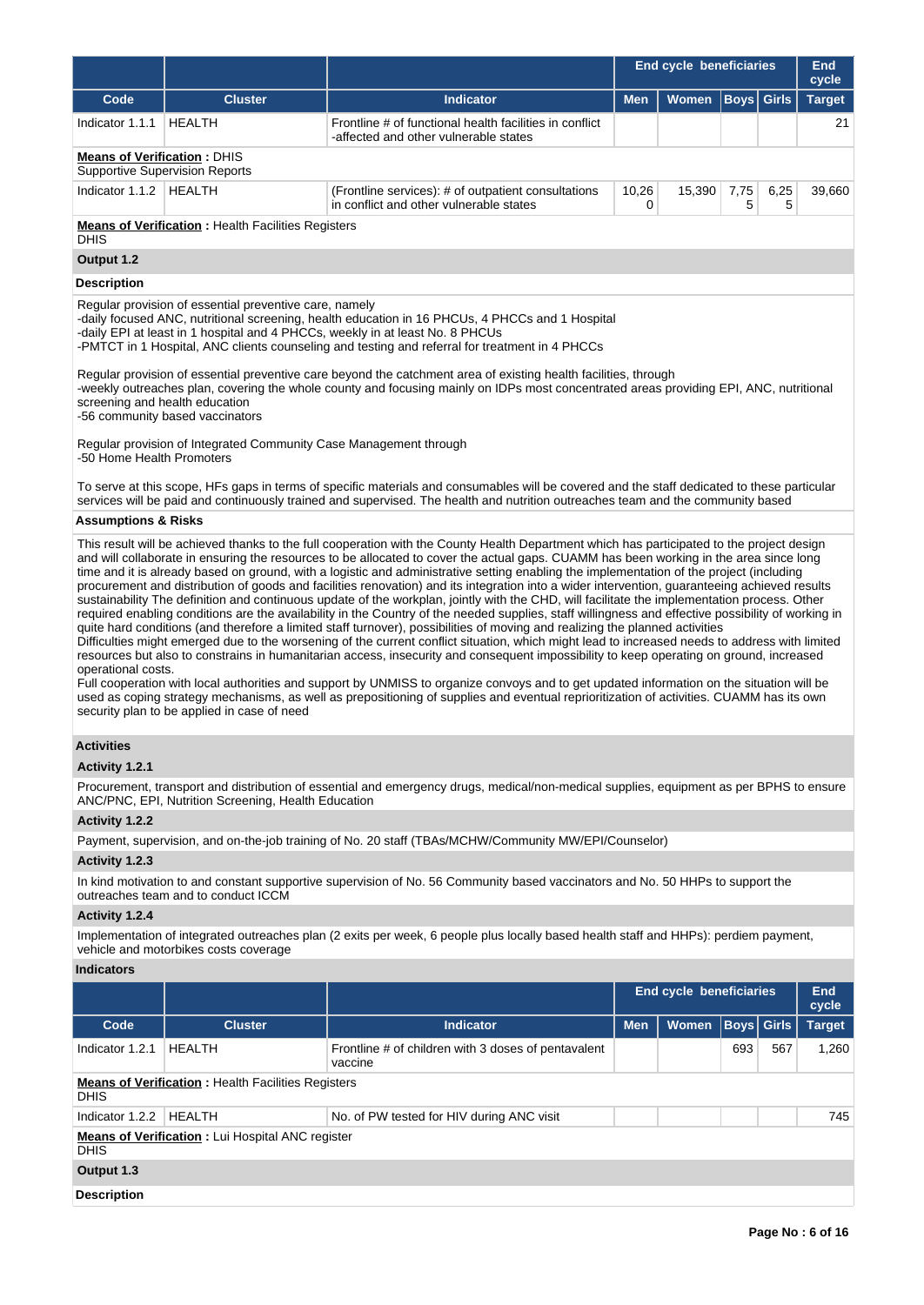Adequate and constant response to Major Direct Obstetric Complications through -CEmONC in 1 Hospital

-BEmONC and referral in at least 2 PHCCs

-proper management of uncomplicated delivery and prompt identification and referral of complications in 16 PHCUs and remaining 2 PHCCs

This will be ensured procuring the necessaries supplies and equipment, also advocating for RH kits donations, out of guaranteeing the qualified staff. Anambulance based referral system will cover the whole county, transferring patients from PHCUs to PHCCs and up to the Hospital, according to the situation.

The properly equipped and staffed HFs, connected through an effective referral system, will become safe environments for women to give births and to receive the adequate level of care for their specific conditions, reducing their morbidity and mortality; women awareness on safe motherhood and delivery will be promoted and facility based deliveries encouraged

## **Assumptions & Risks**

This result will be achieved thanks to the full cooperation with the County Health Department which has participated to the project design and will collaborate in ensuring the resources to be allocated to cover the actual gaps. CUAMM has been working in the area since long time and it is already based on ground, with a logistic and administrative setting enabling the implementation of the project (including procurement and distribution of goods and facilities renovation) and its integration into a wider intervention, guaranteeing achieved results sustainability The definition and continuous update of the workplan, jointly with the CHD, will facilitate the implementation process. Other required enabling conditions are the availability in the Country of the needed supplies, staff willingness and effective possibility of working in quite hard conditions (and therefore a limited staff turnover), possibilities of moving and realizing the planned activities

Difficulties might emerged due to the worsening of the current conflict situation, which might lead to increased needs to address with limited resources but also to constrains in humanitarian access, insecurity and consequent impossibility to keep operating on ground, increased operational costs.

Full cooperation with local authorities and support by UNMISS to organize convoys and to get updated information on the situation will be used as coping strategy mechanisms, as well as prepositioning of supplies and eventual reprioritization of activities. CUAMM has its own security plan to be applied in case of need.

## **Activities**

## **Activity 1.3.1**

Advocacy to UNFPA to access RH Emergency kits and procurement, transport, distribution of essential/emergency drugs, medical/nonmedical supplies, equipment to ensure 24/7 CEmOC/BEmOC provision in No. 1 hospital and at least NO. 2 PHCCs

## **Activity 1.3.2**

Payment/supervision/training of No. 10 Lab and Maternity Staff (in both PHCCs and H)

#### **Activity 1.3.3**

Constant presence of qualified medical/midwifery staff in Lui Hospital ensuring CEmONC provision and staff on-the-job training (2 Surgeon, 1 Anesthetist, 1 Senior MW)

#### **Activity 1.3.4**

Reinforcement of referral system: Lui Hospital Ambulance costs coverage and procurement of Motorbikes for the 4 PHCCs

## **Activity 1.3.5**

Presence of qualified midwifery staff within the CHD to ensure PHC staff and HHPs performance quality for what concerns maternal health and prompt identification of women difficulties in accessing services

#### **Activity 1.3.6**

In kind motivation to and constant supportive supervision of 53 HHPs focused on safe motherhood promotion and recruitment of 2 TBAs joining HFs team to facilitate service acceptability

#### **Indicators**

|                                 |                                                             |                                                                                                                              | End cycle beneficiaries |              |  | End<br>cycle |               |
|---------------------------------|-------------------------------------------------------------|------------------------------------------------------------------------------------------------------------------------------|-------------------------|--------------|--|--------------|---------------|
| Code                            | <b>Cluster</b>                                              | <b>Indicator</b>                                                                                                             | <b>Men</b>              | <b>Women</b> |  | Boys  Girls  | <b>Target</b> |
| Indicator 1.3.1                 | <b>HEALTH</b>                                               | Frontline # Number of deliveries attended by<br>skilled birth attendants in conflict-affected and<br>other vulnerable states |                         | 240          |  |              | 240           |
| <b>DHIS</b>                     | <b>Means of Verification:</b> Health Facilities registers   |                                                                                                                              |                         |              |  |              |               |
| Indicator 1.3.2                 | HEALTH                                                      | Frontline # Number of facilities providing<br><b>BEmONC</b> services                                                         |                         |              |  |              | 3             |
| <b>DHIS</b>                     | <b>Means of Verification:</b> Supportive Supervision Report |                                                                                                                              |                         |              |  |              |               |
| Output 1.4                      |                                                             |                                                                                                                              |                         |              |  |              |               |
| <b>Description</b>              |                                                             |                                                                                                                              |                         |              |  |              |               |
| Surgical Capacity in 1 Hospital |                                                             |                                                                                                                              |                         |              |  |              |               |

This action is aimed to ensure an adequate constant response to surgical emergency in Lui Hospital, which is the only health facility able to perform surgical emergency. The catchment area includes also Mvolo e Mundri West Counties, being the only hospital in Greater Mundri. Qualified staff will be ensured to run the OT, which will be properly equipped and supplies will be procured, at the same time advocating for surgical emergency kits to WHO.

#### **Assumptions & Risks**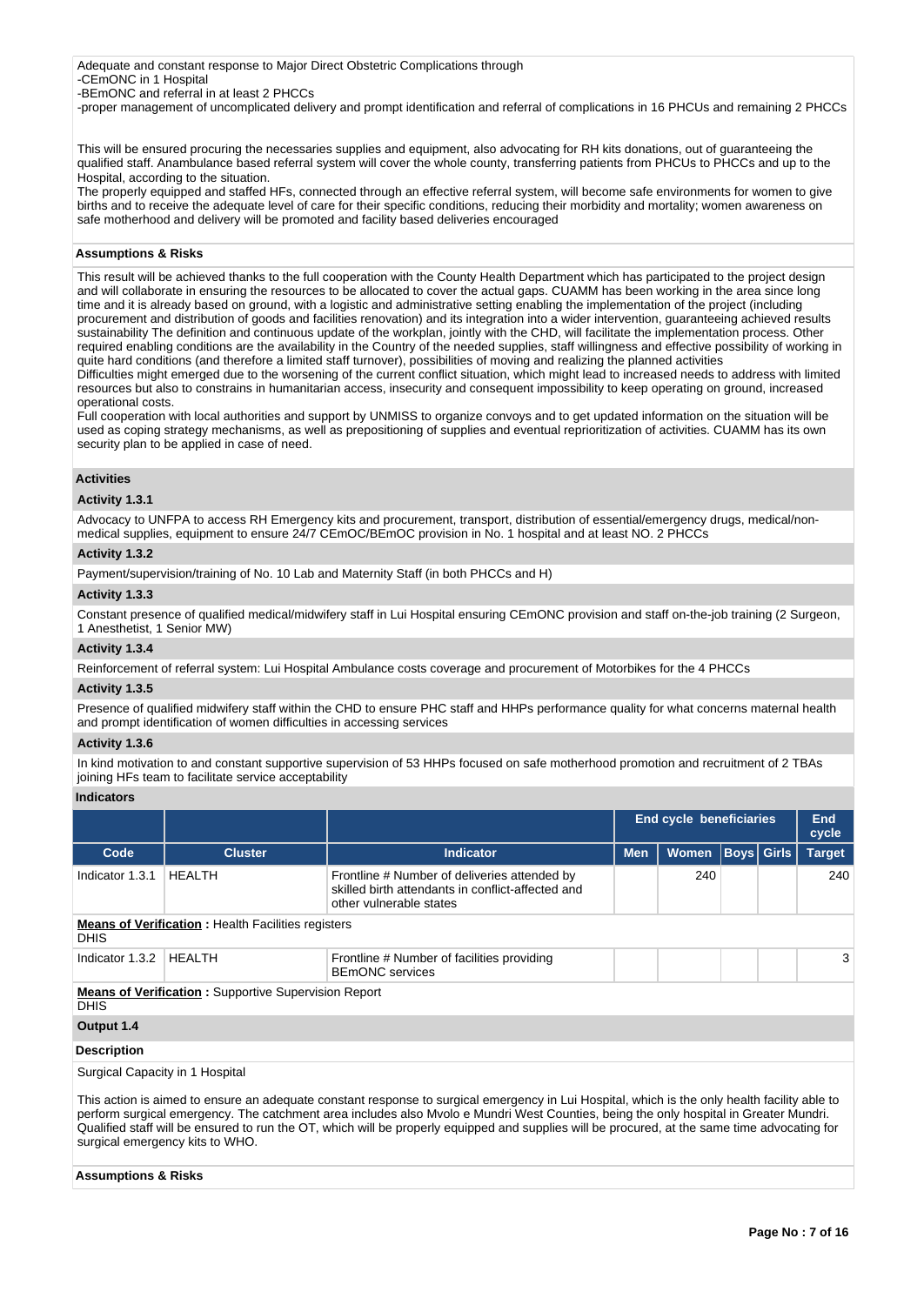This result will be achieved thanks to the full cooperation with the County Health Department which has participated to the project design and will collaborate in ensuring the resources to be allocated to cover the actual gaps. CUAMM has been working in the area since long time and it is already based on ground, with a logistic and administrative setting enabling the implementation of the project (including procurement and distribution of goods and facilities renovation) and its integration into a wider intervention, guaranteeing achieved results sustainability The definition and continuous update of the workplan, jointly with the CHD, will facilitate the implementation process. Other required enabling conditions are the availability in the Country of the needed supplies, staff willingness and effective possibility of working in quite hard conditions (and therefore a limited staff turnover), possibilities of moving and realizing the planned activities Difficulties might emerged due to the worsening of the current conflict situation, which might lead to increased needs to address with limited

resources but also to constrains in humanitarian access, insecurity and consequent impossibility to keep operating on ground, increased operational costs.

Full cooperation with local authorities and support by UNMISS to organize convoys and to get updated information on the situation will be used as coping strategy mechanisms, as well as prepositioning of supplies and eventual reprioritization of activities. CUAMM has its own security plan to be applied in case of need.

## **Activities**

## **Activity 1.4.1**

Advocacy to WHO to access IEHK / trauma kits and procurement/transport/distribution essential/emergency drugs, medical/non-medical supplies, equipment for No. 1 Hospital performing emergency surgery

#### **Activity 1.4.2**

Constant presence of qualified staff ensuring service provision and OT personnel on job training

#### **Indicators**

|                   |                                                             |                                                                                               | <b>End cycle beneficiaries</b> |                  |  |  | End<br>cycle  |  |  |  |
|-------------------|-------------------------------------------------------------|-----------------------------------------------------------------------------------------------|--------------------------------|------------------|--|--|---------------|--|--|--|
| Code              | <b>Cluster</b>                                              | Indicator                                                                                     | <b>Men</b>                     | Women Boys Girls |  |  | <b>Target</b> |  |  |  |
| Indicator $1.4.1$ | HEALTH                                                      | Frontline # of key facilities able to perform general<br>surgery excluding Caesarean Sections |                                |                  |  |  |               |  |  |  |
|                   | <b>Means of Verification:</b> Supportive Supervision Report |                                                                                               |                                |                  |  |  |               |  |  |  |

**Means of Verification :** Supportive Supervision Report **DHIS** 

# **Output 1.5**

#### **Description**

Nutrition services integrated into the health package provided at HFs level and through outreaches, as below

-1 SC at Lui Hospital

-1 OTP at Lui Hospital

-Nutritional Screening and referral performed in 4 PHCCs, 16 PHCUs and during outreaches

Health and Nutrition integration will be functional to to properly respond to emergencies situations and to optimize efficiency and costeffectiveness. Supplies will be procured and proper advocacy will be realized to access /UNICEF's pipelines. Staff will be hired and trained to deliver nutritional services according to national and internationals standards.

The focus will be on SAM management, in case of need advocacy will be done to WFP to introduce also MAM component

#### **Assumptions & Risks**

This result will be achieved thanks to the full cooperation with the County Health Department which has participated to the project design and will collaborate in ensuring the resources to be allocated to cover the actual gaps. CUAMM has been working in the area since long time and it is already based on ground, with a logistic and administrative setting enabling the implementation of the project (including procurement and distribution of goods and facilities renovation) and its integration into a wider intervention, guaranteeing achieved results sustainability The definition and continuous update of the workplan, jointly with the CHD, will facilitate the implementation process. Other required enabling conditions are the availability in the Country of the needed supplies, staff willingness and effective possibility of working in quite hard conditions (and therefore a limited staff turnover), possibilities of moving and realizing the planned activities

Difficulties might emerged due to the worsening of the current conflict situation, which might lead to increased needs to address with limited resources but also to constrains in humanitarian access, insecurity and consequent impossibility to keep operating on ground, increased operational costs.

Full cooperation with local authorities and support by UNMISS to organize convoys and to get updated information on the situation will be used as coping strategy mechanisms, as well as prepositioning of supplies and eventual reprioritization of activities. CUAMM has its own security plan to be applied in case of need.

Food is a sensitive good. Mismanagement might create security threats to the staff in emergency situations. Lack of humanitarian access might endangered the project implementation. Mitigation measures will be taken into consideration such as proper storage and security of food stores and security escort during food distribution if required.

## **Activities**

**Activity 1.5.1** 

PHCUs/PHCCs/H staff training on identification/treatment/referral of MAM and SAM cases

**Activity 1.5.2** 

Advocacy to UNICEF for supplies

#### **Activity 1.5.3**

Procurement of equipment/tools/supplies for OTP/SC

#### **Activity 1.5.4**

Recruitment of staff for SC/OTP/TSFP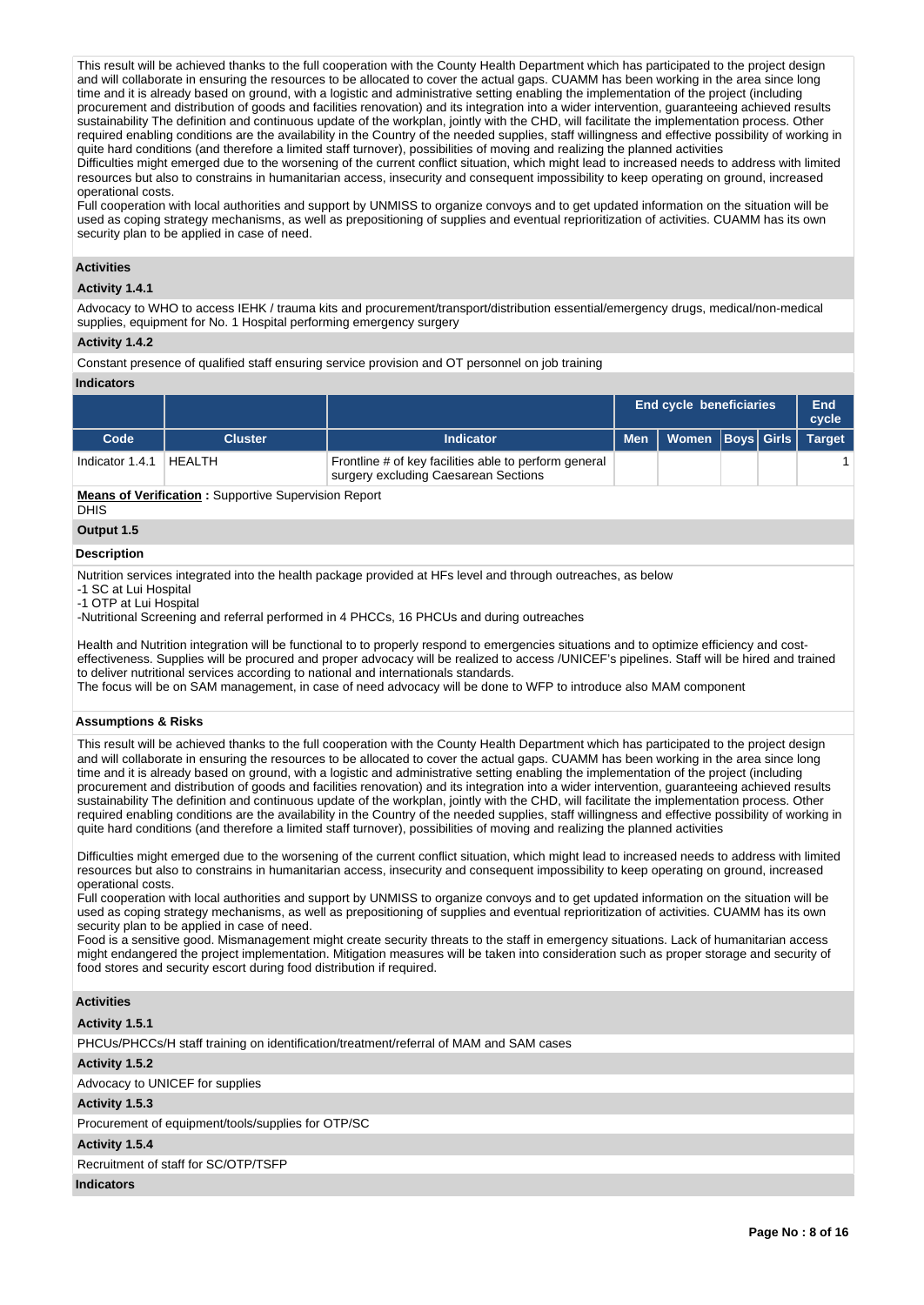|                 |                                                                  |                                                                                                                                                      | <b>End cycle beneficiaries</b> |       |  | End<br>cycle      |               |
|-----------------|------------------------------------------------------------------|------------------------------------------------------------------------------------------------------------------------------------------------------|--------------------------------|-------|--|-------------------|---------------|
| Code            | <b>Cluster</b>                                                   | <b>Indicator</b>                                                                                                                                     | <b>Men</b>                     | Women |  | <b>Boys Girls</b> | <b>Target</b> |
| Indicator 1.5.1 | HEALTH                                                           | Frontline # of children under 5 with severe acute<br>malnutrition with medical complications, who are<br>clinically managed in stabilization centers |                                |       |  | 13                | 30            |
| <b>DHIS</b>     | <b>Means of Verification:</b> Lui Hospital SC Admission Register |                                                                                                                                                      |                                |       |  |                   |               |
| Outcome 2       |                                                                  |                                                                                                                                                      |                                |       |  |                   |               |

#### **Outcome 2**

County health system enabled to prevent, detect and respond to disease outbreaks through effective infectious diseases prevention and active surveillance

## **Output 2.1**

#### **Description**

Adequate surveillance system establishment for a prompt response of potential disease outbreaks, consisting in -capacitated CHD team in planning prevention and emergency preparedness and response measures and monitoring County situation -improved HMIS and EWARN system at HFs and community level

#### **Assumptions & Risks**

This result will be achieved thanks to the full cooperation with the County Health Department which has participated to the project design and will collaborate in ensuring the resources to be allocated to cover the actual gaps. CUAMM has been working in the area since long time and it is already based on ground, with a logistic and administrative setting enabling the implementation of the project (including procurement and distribution of goods and facilities renovation) and its integration into a wider intervention, guaranteeing achieved results sustainability The definition and continuous update of the workplan, jointly with the CHD, will facilitate the implementation process. Other required enabling conditions are the availability in the Country of the needed supplies, staff willingness and effective possibility of working in quite hard conditions (and therefore a limited staff turnover), possibilities of moving and realizing the planned activities Difficulties might emerged due to the worsening of the current conflict situation, which might lead to increased needs to address with limited resources but also to constrains in humanitarian access, insecurity and consequent impossibility to keep operating on ground, increased operational costs.

Full cooperation with local authorities and support by UNMISS to organize convoys and to get updated information on the situation will be used as coping strategy mechanisms, as well as prepositioning of supplies and eventual reprioritization of activities. CUAMM has its own security plan to be applied in case of need

#### **Activities**

#### **Activity 2.1.1**

Technical assistance to CHD in EPR by No. 1 expert (data collection and analysis, report timely preparation and submission)

#### **Activity 2.1.2**

Introduction of community based surveillance system through existing HHPs (pictorial forms) and strengthening of HFs reporting capacities (records, communication means)

## **Activity 2.1.3**

Integration of active surveillance to the monthly and quarterly supportive supervision to HFs conducted by CHD team

#### **Indicators**

|                                    |                |                                                                                                                   | End cycle beneficiaries |                      |  | End<br>cycle |               |
|------------------------------------|----------------|-------------------------------------------------------------------------------------------------------------------|-------------------------|----------------------|--|--------------|---------------|
| Code                               | <b>Cluster</b> | <b>Indicator</b>                                                                                                  | <b>Men</b>              | Women   Boys   Girls |  |              | <b>Target</b> |
| Indicator 2.1.1                    | HFAI TH        | (Frontline services): proportion of epidemic prone<br>disease alerts verified and responded to within 48<br>hours |                         |                      |  |              |               |
| <b>Means of Verification: DHIS</b> |                |                                                                                                                   |                         |                      |  |              |               |
| $\bigcap_{i=1}^{n}$                |                |                                                                                                                   |                         |                      |  |              |               |

#### **Output 2.2**

#### **Description**

Adequate infectious diseases prevention measures put in place and consisting in

-regularly implemented routine immunization activities at HFs and Community level (as per what described under Output 1.2) and boosting vaccination initiatives

-regular implementation of integrated community case management (as per what described under Output 1.2)

-effective integration of nutrition activities into the health service package (as per what described under Output 1.5)

-specific protection equipment provision and proper utilization in 21 HFs

-coordination with WASH sector

#### **Assumptions & Risks**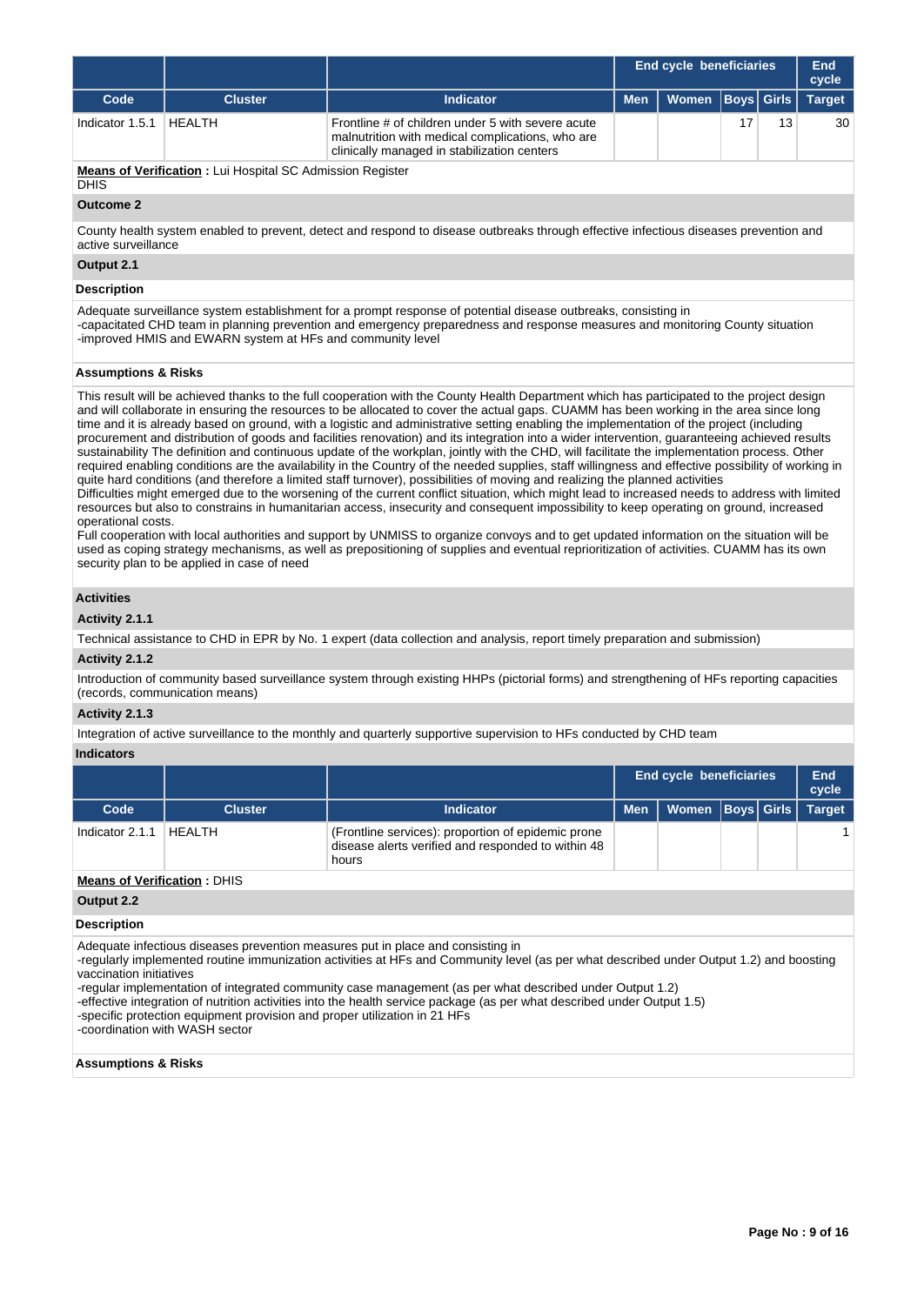This result will be achieved thanks to the full cooperation with the County Health Department which has participated to the project design and will collaborate in ensuring the resources to be allocated to cover the actual gaps. CUAMM has been working in the area since long time and it is already based on ground, with a logistic and administrative setting enabling the implementation of the project (including procurement and distribution of goods and facilities renovation) and its integration into a wider intervention, guaranteeing achieved results sustainability The definition and continuous update of the workplan, jointly with the CHD, will facilitate the implementation process. Other required enabling conditions are the availability in the Country of the needed supplies, staff willingness and effective possibility of working in quite hard conditions (and therefore a limited staff turnover), possibilities of moving and realizing the planned activities Difficulties might emerged due to the worsening of the current conflict situation, which might lead to increased needs to address with limited

resources but also to constrains in humanitarian access, insecurity and consequent impossibility to keep operating on ground, increased operational costs.

Full cooperation with local authorities and support by UNMISS to organize convoys and to get updated information on the situation will be used as coping strategy mechanisms, as well as prepositioning of supplies and eventual reprioritization of activities. CUAMM has its own security plan to be applied in case of need.

## **Activities**

#### **Activity 2.2.1**

Payment of CHD technical support team for proper organization, implementation and monitoring of EPI, outreaches and Community Based **Activities** 

#### **Activity 2.2.2**

Organization of EPI boosting activities through mobile clinics, support to WHO campaigns

## **Activity 2.2.3**

Training of at least one representative per HF on CD prevention and treatment

#### **Activity 2.2.4**

Awareness campaign on CD prevention, including EPI importance and hygiene and sanitation basic principles, through HHPs and community based vaccinators

#### **Activity 2.2.5**

Organization of regular County Health and Nutrition Coordination meetings, to be attended by all sectors concerned with diseases prevention

#### **Indicators**

|                 |                |                                                                                                                |            | <b>End cycle beneficiaries</b> |      |           | End<br>cycle  |
|-----------------|----------------|----------------------------------------------------------------------------------------------------------------|------------|--------------------------------|------|-----------|---------------|
| Code            | <b>Cluster</b> | <b>Indicator</b>                                                                                               | <b>Men</b> | Women   Boys   Girls           |      |           | <b>Target</b> |
| Indicator 2.2.1 | HEALTH         | Frontline # of children 6 to 59 months receiving<br>measles vaccinations in emergency or returnee<br>situation |            |                                | 1,73 | 1.41<br>ے | 3.145         |

**Means of Verification :** Health Facilities and Mobile Team registers DHIS

#### **Outcome 3**

Ensured access to proper SGBV management to both host and displaced population

#### **Output 3.1**

#### **Description**

SGBV cases are properly managed at 1 Hospital or referred to those facilities having more advanced and comprehensive services on this matter

#### **Assumptions & Risks**

This result will be achieved thanks to the full cooperation with the County Health Department which has participated to the project design and will collaborate in ensuring the resources to be allocated to cover the actual gaps. CUAMM has been working in the area since long time and it is already based on ground, with a logistic and administrative setting enabling the implementation of the project (including procurement and distribution of goods and facilities renovation) and its integration into a wider intervention, guaranteeing achieved results sustainability The definition and continuous update of the workplan, jointly with the CHD, will facilitate the implementation process. Other required enabling conditions are the availability in the Country of the needed supplies, staff willingness and effective possibility of working in quite hard conditions (and therefore a limited staff turnover), possibilities of moving and realizing the planned activities Crucial to create and maintain contacts with other partners dealing with SGBV issues and with proper and wider (including psychological and social support) expertise.

Difficulties might emerged due to the worsening of the current conflict situation, which might lead to increased needs to address with limited resources but also to constrains in humanitarian access, insecurity and consequent impossibility to keep operating on ground, increased operational costs.

Full cooperation with local authorities and support by UNMISS to organize convoys and to get updated information on the situation will be used as coping strategy mechanisms, as well as prepositioning of supplies and eventual reprioritization of activities. CUAMM has its own security plan to be applied in case of need.

## **Activities**

## **Activity 3.1.1**

Presence of qualified staff for proper assistance and on-the-job training in health facilities to identify, manage and treat SBGV cases

## **Activity 3.1.2**

Liaising with other institutions for specific assistance on SGBV management and comprehensive care (including psychological and social support)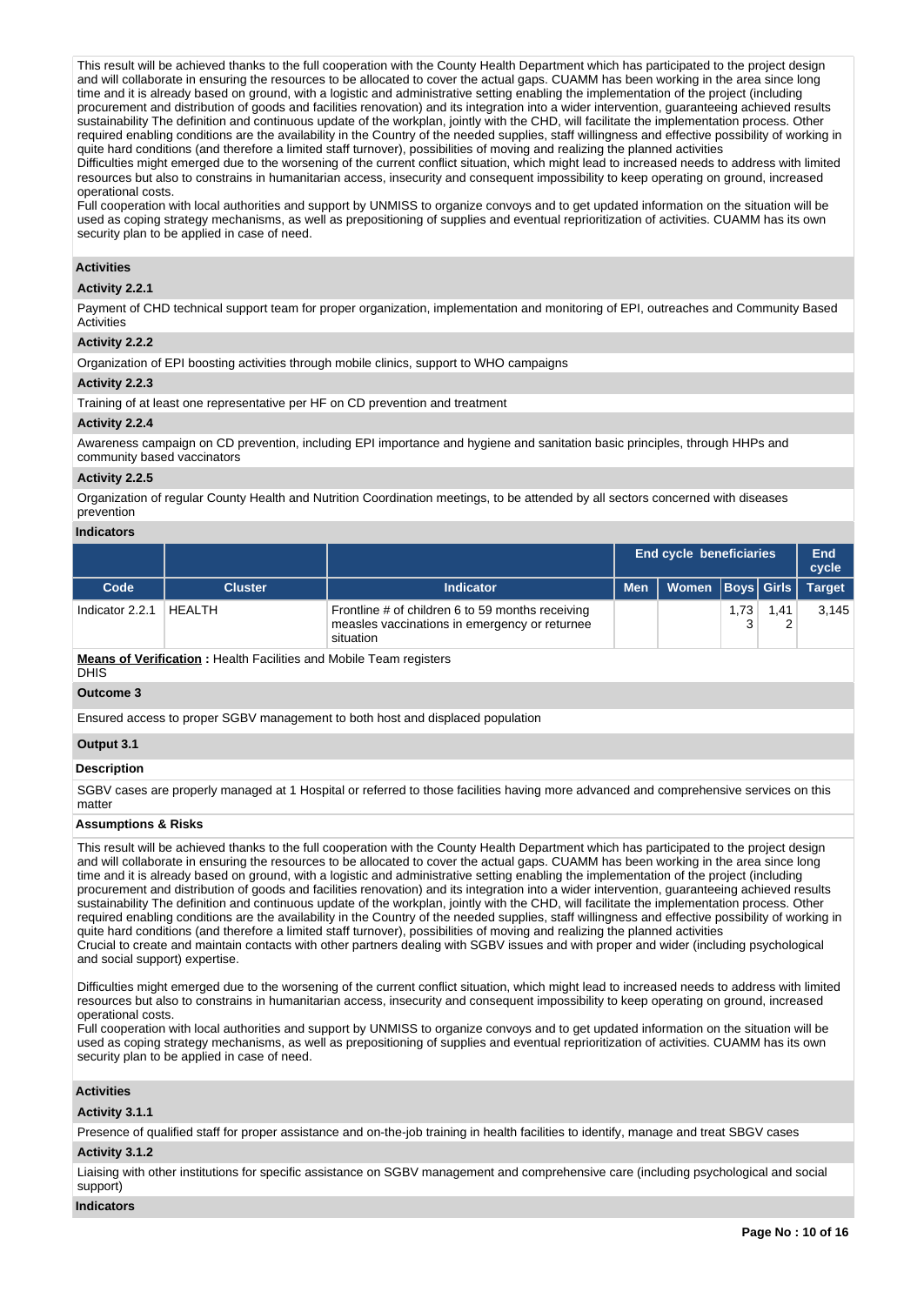|                            |                                                             |                                                             |            | <b>End cycle beneficiaries</b> |                   |  | End<br>cycle  |  |  |  |  |
|----------------------------|-------------------------------------------------------------|-------------------------------------------------------------|------------|--------------------------------|-------------------|--|---------------|--|--|--|--|
| Code                       | <b>Cluster</b>                                              | <b>Indicator</b>                                            | <b>Men</b> | Women                          | <b>Boys</b> Girls |  | <b>Target</b> |  |  |  |  |
| Indicator 3.1.1            | <b>HEALTH</b>                                               | Frontline # of health facilities providing SGBV<br>services |            |                                |                   |  |               |  |  |  |  |
| <b>DHIS</b>                | <b>Means of Verification:</b> Supportive Supervision Report |                                                             |            |                                |                   |  |               |  |  |  |  |
| <b>Additional Targets:</b> |                                                             |                                                             |            |                                |                   |  |               |  |  |  |  |
| <b>M&amp;R</b>             |                                                             |                                                             |            |                                |                   |  |               |  |  |  |  |

## **Monitoring & Reporting plan**

CUAMM shall ensure continuous monitoring of project activities by:

- EFFECTIVE REPORTING SYSTEM: (i) compilation of daily/weekly/monthly health facility registers, (ii) compilation of outreach reports, (iii) compilation of monthly and quarterly reports for concerned CHD (DHIS reporting tools), (iv) compilation of quarterly progress report for donors, (v) monthly and quarterly reports to HQ project department. With regard to data collection and analysis, utilization of DHIS shall ensure integration of project data within the MoH reporting system.

- QUALIFIED TECHNICAL ASSISTANCE: CUAMM will employ technical human resources skilled in Health and emergency related program management and supervision, responsible for assisting local health staff at both facility and outreach level. They will be based in main project location and will ensure daily supervision of the quality of the services provided and consistency of data collected.

- M&E OFFICER: CUAMM Country Manager, based in SS Head Office (Juba), will be responsible of periodic visits in the project areas, to check about indicators, targets and performances, to be analyzed together with HQ project department to monitor project development - EXTERNAL MONITORING: implementing partners will share periodical information and data on the project implementation with Health Cluster focal persons both at WES and federal level, to compare views and get additional inputs and comments.

EFFECTIVE FINANCIAL MONITORING SYSTEM: (i) CUAMM daily transactions, including purchases, cash receipts, accounts receivable and accounts payable are recorded using a specific accounting software which is reconcile on a weekly/monthly basis under the supervision of HQ administrative department. Lakes State field administrator, based in Yirol, will be in charge of the present project management, with the support of the CM and of HQ Administrative Department; II) Budget follow-up are elaborated and approved by HQ project department together with the request for funds (ii) procurement plan is elaborated at the begin of the project and review on a quarterly basis with the support and supervision of HQ procurement officer; III) compilation of financial report is elaborated by CUAMM CM with the support of the field administrator and subsequently approved by HQ administrative department

#### **Workplan**

| <b>Activitydescription</b>                                                                                                                                                                                                                                            | Year | 1 | $\overline{2}$ | 3            | 4            | 5            | 6            |                         | 8 | 9 | 10 11 12 |  |
|-----------------------------------------------------------------------------------------------------------------------------------------------------------------------------------------------------------------------------------------------------------------------|------|---|----------------|--------------|--------------|--------------|--------------|-------------------------|---|---|----------|--|
| Activity 1.1.1: Procurement/transport/distribution of essential/emergency drugs,<br>medical/non medical supplies, equipment as per BPHS                                                                                                                               | 2016 |   |                |              | $X$ $X$ $X$  | <b>X</b>     | $X$ $X$      |                         |   |   |          |  |
| Activity 1.1.2: Payment, supervision and on job training of No. 52 health staff<br>(nurses, CHWs, clinical officers)                                                                                                                                                  | 2016 |   | X.             | <b>X</b>     | ΙX.          | <b>X</b>     | $\mathsf{x}$ | X                       |   |   |          |  |
| Activity 1.1.3: Repair/improvement of damaged PHC HFs infrastructures, including<br>waste management area and payment of 46 support staff for PHC HFs general<br>maintenance and custody                                                                              | 2016 |   | X.             | <b>X</b>     | ΙX.          | $\mathsf{x}$ | X            | X                       |   |   |          |  |
| Activity 1.2.1: Procurement, transport and distribution of essential and emergency<br>drugs, medical/non-medical supplies, equipment as per BPHS to ensure<br>ANC/PNC, EPI, Nutrition Screening, Health Education                                                     | 2016 |   | X.             | <b>X</b>     | ΙX.          | $\mathsf{x}$ | X            | $\times$                |   |   |          |  |
| Activity 1.2.2: Payment, supervision, and on-the-job training of No. 20 staff<br>(TBAs/MCHW/Community MW/EPI/Counselor)                                                                                                                                               | 2016 |   | X              | <b>X</b>     | $\mathsf{X}$ | $\mathsf{x}$ | X            | X                       |   |   |          |  |
| Activity 1.2.3: In kind motivation to and constant supportive supervision of No. 56<br>Community based vaccinators and No. 50 HHPs to support the outreaches team<br>and to conduct ICCM                                                                              | 2016 |   | X.             | <b>X</b>     | ΙX.          | X            | X            | X                       |   |   |          |  |
| Activity 1.2.4: Implementation of integrated outreaches plan (2 exits per week, 6<br>people plus locally based health staff and HHPs): perdiem payment, vehicle and<br>motorbikes costs coverage                                                                      | 2016 |   | X.             | X            | <b>X</b>     | X            | X            | X                       |   |   |          |  |
| Activity 1.3.1: Advocacy to UNFPA to access RH Emergency kits and procurement,<br>transport, distribution of essential/emergency drugs, medical/non-medical supplies,<br>equipment to ensure 24/7 CEmOC/BEmOC provision in No. 1 hospital and at least<br>NO. 2 PHCCs | 2016 |   | X.             | <b>X</b>     | ΙX.          | $\mathsf{x}$ | $\mathsf{x}$ | X                       |   |   |          |  |
| Activity 1.3.2: Payment/supervision/training of No. 10 Lab and Maternity Staff (in<br>both PHCCs and H)                                                                                                                                                               | 2016 |   | X              | $\mathsf{X}$ | X.           | X            | X            | $\times$                |   |   |          |  |
| Activity 1.3.3: Constant presence of qualified medical/midwifery staff in Lui Hospital<br>ensuring CEmONC provision and staff on-the-job training (2 Surgeon, 1<br>Anesthetist, 1 Senior MW)                                                                          | 2016 |   | X              | $\mathsf{X}$ | IX.          | $\mathsf{x}$ | $\times$     | $\overline{\mathsf{x}}$ |   |   |          |  |
| Activity 1.3.4: Reinforcement of referral system: Lui Hospital Ambulance costs<br>coverage and procurement of Motorbikes for the 4 PHCCs                                                                                                                              | 2016 |   | $\times$       | <b>X</b>     | $\mathsf{X}$ | $\mathsf{x}$ | $\mathsf{x}$ | X                       |   |   |          |  |
| Activity 1.3.5: Presence of qualified midwifery staff within the CHD to ensure PHC<br>staff and HHPs performance quality for what concerns maternal health and prompt<br>identification of women difficulties in accessing services                                   | 2016 |   | X.             | <b>X</b>     | <b>X</b>     | $\mathsf{x}$ | X            | X                       |   |   |          |  |
| Activity 1.3.6: In kind motivation to and constant supportive supervision of 53 HHPs<br>focused on safe motherhood promotion and recruitment of 2 TBAs joining HFs<br>team to facilitate service acceptability                                                        | 2016 |   | X              | <b>X</b>     | ΙX.          | X            | X            | X                       |   |   |          |  |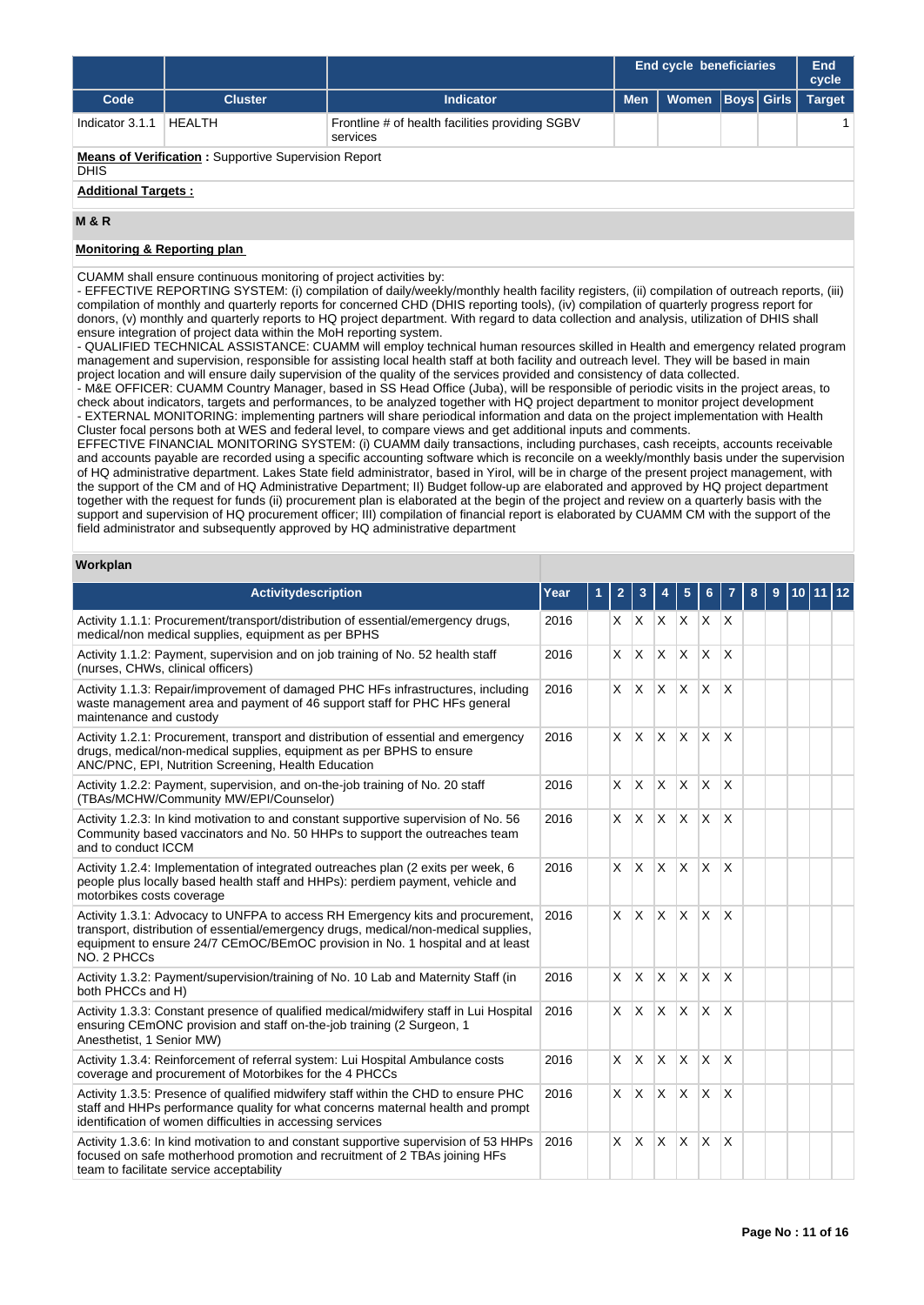| Activity 1.4.1: Advocacy to WHO to access IEHK / trauma kits and<br>procurement/transport/distribution essential/emergency drugs, medical/non-<br>medical supplies, equipment for No. 1 Hospital performing emergency surgery | 2016 |          |              |              |              | $x \times x \times x$ |                         |  |  |  |
|-------------------------------------------------------------------------------------------------------------------------------------------------------------------------------------------------------------------------------|------|----------|--------------|--------------|--------------|-----------------------|-------------------------|--|--|--|
| Activity 1.4.2: Constant presence of qualified staff ensuring service provision and<br>OT personnel on job training                                                                                                           | 2016 |          | $x \times$   | $\mathsf{X}$ | ΙX.          | $\mathsf{X}$          | $\mathsf{X}$            |  |  |  |
| Activity 1.5.1: PHCUs/PHCCs/H staff training on identification/treatment/referral of<br>MAM and SAM cases                                                                                                                     | 2016 |          | X            |              |              |                       |                         |  |  |  |
| Activity 1.5.2: Advocacy to UNICEF for supplies                                                                                                                                                                               | 2016 | X.       | $\mathsf{x}$ | <b>X</b>     | X            | ΙX.                   | $\mathsf{x}$            |  |  |  |
| Activity 1.5.3: Procurement of equipment/tools/supplies for OTP/SC                                                                                                                                                            | 2016 | X        |              |              |              |                       |                         |  |  |  |
| Activity 1.5.4: Recruitment of staff for SC/OTP/TSFP                                                                                                                                                                          | 2016 | X        | X            |              |              |                       |                         |  |  |  |
| Activity 2.1.1: Technical assistance to CHD in EPR by No. 1 expert (data collection<br>and analysis, report timely preparation and submission)                                                                                | 2016 | X        | X            | <b>X</b>     | <b>X</b>     | ΙX.                   | $\mathsf{X}$            |  |  |  |
| Activity 2.1.2: Introduction of community based surveillance system through<br>existing HHPs (pictorial forms) and strengthening of HFs reporting capacities<br>(records, communication means)                                | 2016 | X.       | <b>X</b>     | $\mathsf{X}$ | ΙX.          | ΙX.                   | X                       |  |  |  |
| Activity 2.1.3: Integration of active surveillance to the monthly and quarterly<br>supportive supervision to HFs conducted by CHD team                                                                                        | 2016 | $\times$ | X.           | <b>X</b>     | $\mathsf{X}$ | X.                    | X                       |  |  |  |
| Activity 2.2.1: Payment of CHD technical support team for proper organization,<br>implementation and monitoring of EPI, outreaches and Community Based Activities                                                             | 2016 | $\times$ | <b>X</b>     | X            | <sup>X</sup> | ΙX.                   | <sup>X</sup>            |  |  |  |
| Activity 2.2.2: Organization of EPI boosting activities through mobile clinics,<br>support to WHO campaigns                                                                                                                   | 2016 |          | $x \mid x$   | $\mathsf{x}$ | <b>X</b>     | ΙX.                   | $\overline{\mathsf{x}}$ |  |  |  |
| Activity 2.2.3: Training of at least one representative per HF on CD prevention and<br>treatment                                                                                                                              | 2016 |          | X            |              |              |                       |                         |  |  |  |
| Activity 2.2.4: Awareness campaign on CD prevention, including EPI importance<br>and hygiene and sanitation basic principles, through HHPs and community based<br>vaccinators                                                 | 2016 | X        | $\times$     | X.           | <sup>X</sup> | <b>X</b>              | X                       |  |  |  |
| Activity 2.2.5: Organization of regular County Health and Nutrition Coordination<br>meetings, to be attended by all sectors concerned with diseases prevention                                                                | 2016 |          |              | X            |              |                       | X                       |  |  |  |
| Activity 3.1.1: Presence of qualified staff for proper assistance and on-the-job<br>training in health facilities to identify, manage and treat SBGV cases                                                                    | 2016 | $\times$ | ΙX.          | $\mathsf{X}$ | ΙX.          | $\mathsf{X}$          | $\overline{\mathsf{x}}$ |  |  |  |
| Activity 3.1.2: Liaising with other institutions for specific assistance on SGBV<br>management and comprehensive care (including psychological and social support)                                                            | 2016 | $\times$ | $\times$     | <b>X</b>     | X            | X.                    | X                       |  |  |  |

#### **OTHER INFO**

## **Accountability to Affected Populations**

CUAMM has always designed its projects in close cooperation with the CHD and local authorities, in order to ensure accountability, transparency and inclusion of the different stakeholders. At boma level, Village Health Committees are in place with the aim to guarantee a two-way communication mechanism of information dissemination, community involvement and reciprocal feedback exchange. Thank you to this system, it is always possible to evaluate beneficiaries' appreciation on project implementation and needs assessments are easily realized and continuously updated. Being CUAMM staff on ground, based in the same premises CHD team is, constant communication flow and open discussion on each aspect of project planning, implementation, readjustment are ensured, as described in the implementation plan. Regular supervisions, outreaches, HHPs involvment constitute permanent and open channels of communication with the community. Community representatives will be part of the county coordination meetings, when project results will be presented and discussed and they will be in conditions to express their concerns, appreciations, un met expectations

#### **Implementation Plan**

The project has been designed in closer cooperation with the CHD and local authorities, to integrate the already on going actions in support to the County Health System to ensure proper response to the needs assessed on ground and related to a specific emergency . The project is informed by the Continuum of Care principles CUAMM adopted as backbones of its strategy and it has been designed with an actor oriented approach, given precise leading role to local actors. The stewardship attributed to the CHD ensures project integration into a wider intervention and therefore long term sustainability to the achieved results. The project design has been based on the data normally collected through the MoH official channels and to those collected in the specific situation of emergency by recognized institutions (as OCHA and other UN agencies) and by CUAMM and CHD themselves Before starting the implementation phase, a kick-off meeting will be held with the CHD and all the county stakeholders to revise the submitted work plan and to proceed with eventually needed adjustments. In order to ensure proper coordination within all these actors, adherence to the activity plan and capacity of prompt project adjustments (when required), always in agreement with the local policies, the project implementation will be oriented by regular coordination meetings. The main aim is to link the CHD with all level of the County and its various actors and stakeholder, creating room for sharing information, discuss challenges and related solutions, providing feedback, in order to promote reciprocal accountability, putting the CHD in conditions of maintaining effective and active control and ownership on what is going on in the County and ensure it is getting all the elements to elaborate a strategy respondent to the real needs. This kind of mechanism is clearly functional to a smooth project implementation. CUAMM foresees the collocation in MEC of a PH expert as County Activities Coordinator and Technical Advisor of the County Medical Officer, as main strategy to strength and develop the CHD. He will provide a comprehensive support ensuring critical identification of the existing gaps and build the capacities to effectively plan and monitor health intervention, with the aim of ensuring uniform quality service delivery in the entire County and effective response to the emergency. CUAMM Country Manager from Juba will support in maintaining the institutional relationship, while CUAMM HQ will help in monitoring project development, from both an administrative/financial and technical perspective.

#### **Coordination with other Organizations in project area**

## **Name of the organization Areas/activities of collaboration and rationale**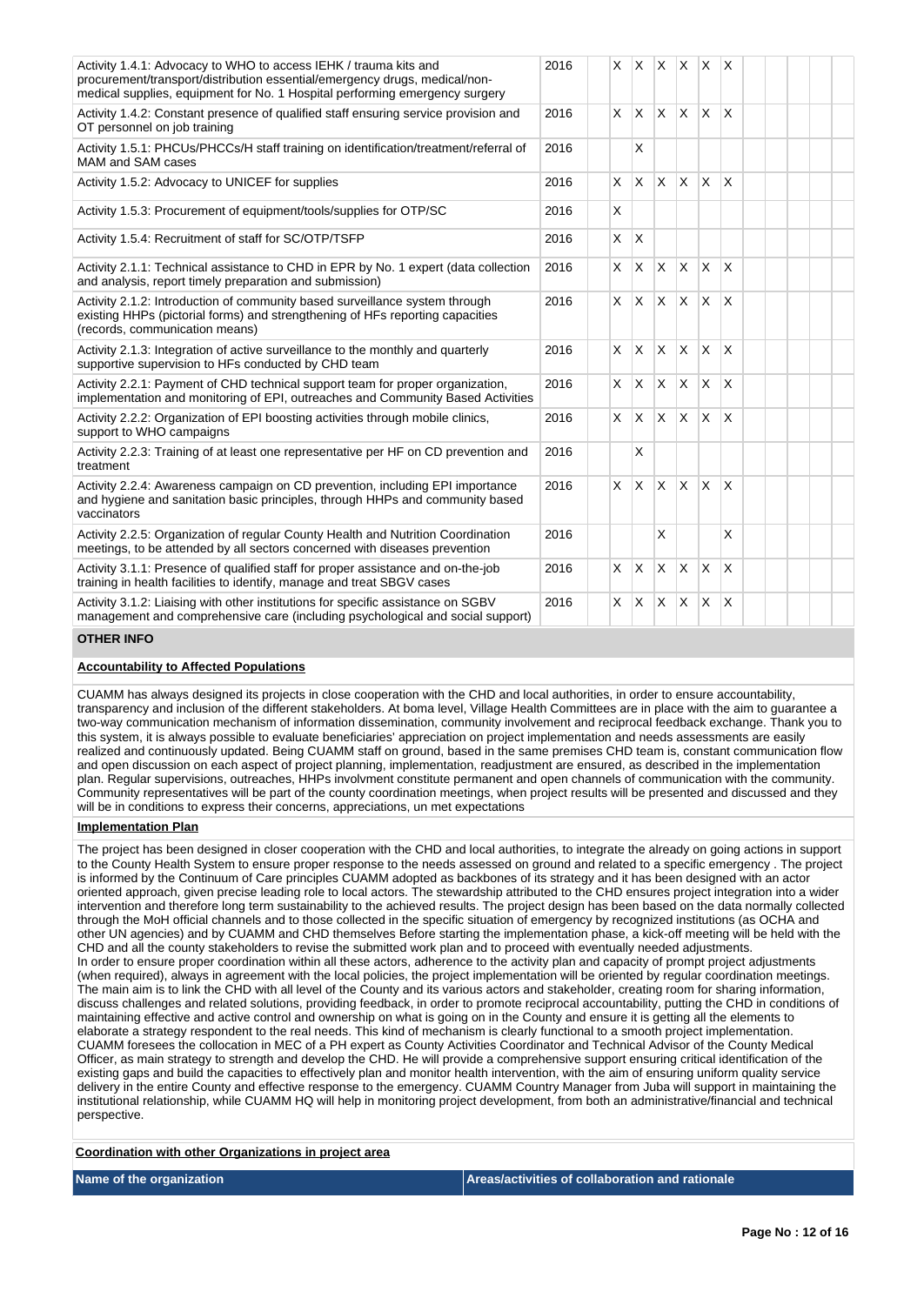#### **Environment Marker Of The Project**

A+: Neutral Impact on environment with mitigation or enhancement

## **Gender Marker Of The Project**

1-The project is designed to contribute in some limited way to gender equality

#### **Justify Chosen Gender Marker Code**

The Action will

-ensure equal opportunity of accessing health services to both men and women, in particular creating the conditions for HFs providing on constant bases RH services;

-facilitate women accessing health care through outreaches in the most remote areas, as they are usually penalized by HFs distance because of their home care duties and of some traditional rules;

-enhance RH, including the response to be given to the Major Direct Obstetric Complications.

Particular attention to crises direct impact on women health status will be given ensuring SGBV management and referral.Women will contribute to project implementation through the participation of female health staff and female health profile at community level as TBAs. Key positions in CHD and Hospital Management Board are currently occupied by Women, whose point of view has been and will be kept in high consideration to ensure the planned strategy to be gender sensitive

#### **Protection Mainstreaming**

The project is design to support IDPs and host communities in the current humanitarian crisis in Mundri East County, with a specific focus on vulnerable groups such as PLW and U5. Beneficiaries dignity promotion is direct consequence of a project aiming to ensure their access to quality services addressing their basic health needs (or the consequences of the conflict as SGBV) in adequate and acceptable way. The involvement of community based profiles and of the local authorities ensures services responsiveness to the real needs and expectations and implies CUAMM transparency and accountability commitment. The attempt of bringing services as closest as possible to the people is functional to put them in conditions to use what they need limiting the risks connected to the movements in such unstable environment. A protection map will be defined through the feedback collected at VHTs levels so that identifying vulnerable groups and situations that might endanger the goals of the interventions. A risk analysis is being developed highlighting potential risks and mitigations measures might be used to avoid risks taking place. These measures are being assessed in terms of costs and budgeted so that guaranteeing the availability of funds in case of any risk will turn into a real situation CUAMM will have to face. Within the project's evaluation tools will be used to assess the impact of the project, a specific section will be dedicated to check protection measures' impact. Thanks to these activities, CUAMM will ensure protection to be mainstreamed throughout the project.

#### **Country Specific Information**

## **Safety and Security**

The current security situation in Mundri East County is volatile. For this reason, safety and security conditions for the NGO staff and beneficiaries are continuously assessed. A Security Meeting with local authorities is organized on weekly bases; during this meetings CUAMM reiterates the objective of its presence being local people health and wellbeing promotion and the minimum security requirements to be in conditions to carry on its humanitarian intervention, without putting at risk its local and international team. While for the beneficiaries the principle of do-not-harm has been ensured mainstreaming the protection component, staff security is guaranteed through the implementation of the NGO safety plan and related specific agreements on evacuation implementation ., Protocols have been signed in order to guarantee that no weapon is allowed within health facilities and NGO cars.. Constant contacts with UNMISS, OCHA and other UN agencies ensure regular updating of the security situation at both Country and State level.

#### **Access**

Currently, humanitarian access to the area is guaranteed through humanitarian convoys escorted by UNMISS. CUAMM has already benefited of this opportunity to ensure timely delivery of supplies. Within the county, CUAMM has access to almost all the areas thanks to the closer cooperation with the CHD and local authorities, which are always part of the teams implementing activities. Once the situation in terms of security is worsening, alert will be given by local authorities so that timely rescheduling activities is done.

# **BUDGET**

| Code | <b>Budget Line Description</b>                                                                                                                                                                                                                                                                                                                                                                                                      |   | D / S Quantity | Unit<br>cost | <b>Duration</b><br><b>Recurran</b><br>ce | $\frac{9}{6}$<br>charged<br>to CHF | <b>Total Cost</b> |
|------|-------------------------------------------------------------------------------------------------------------------------------------------------------------------------------------------------------------------------------------------------------------------------------------------------------------------------------------------------------------------------------------------------------------------------------------|---|----------------|--------------|------------------------------------------|------------------------------------|-------------------|
|      | <b>Staff and Other Personnel Costs</b>                                                                                                                                                                                                                                                                                                                                                                                              |   |                |              |                                          |                                    |                   |
| 1.1  | Project Manager                                                                                                                                                                                                                                                                                                                                                                                                                     | D | $\mathbf{0}$   | 4,000<br>-00 | $\Omega$                                 | 100%                               | 0.00              |
|      | Person in charge of overall project implementation oversight and of the institutional relations to be maintained with donors and<br>local authorities. He/She will ensure proper integration between the different programs CUAMM is running in the area. Health<br>Sciences beackground. Salary in line with CUAMM salary scale and inclusive of insurance and taxes. Half of teh costs covered<br>by CUAMM, funds already secured |   |                |              |                                          |                                    |                   |
| 1.2  | Surgeon                                                                                                                                                                                                                                                                                                                                                                                                                             | D | 2 <sup>1</sup> | 4,000<br>.00 | 6                                        | 50%                                | 24,000.00         |
|      | In Charge of OT and Maternity Ward to ensure both emergency surgery and CEmONC package. Two to cover 24/7 the<br>mentioned departments. Salary in line with CUAMM salary scale and inclusive of insurance and taxes. Half of the costs covered<br>by CUAMM, funds already secured                                                                                                                                                   |   |                |              |                                          |                                    |                   |
| 1.3  | <b>Senior Midwife</b>                                                                                                                                                                                                                                                                                                                                                                                                               | D | $\overline{0}$ | 2,000<br>-00 | 0                                        | 100%                               | 0.00              |
|      | Cooperating with the surgeon in ensuring 24/7 availability of proper CEmONC. Salary in line with CUAMM salary scale and<br>inclusive of insurance and taxes.costs covered by CUAMM, funds already secured                                                                                                                                                                                                                           |   |                |              |                                          |                                    |                   |
| 1.4  | Anestesia Technician                                                                                                                                                                                                                                                                                                                                                                                                                | D | $\overline{0}$ | 1,000<br>.00 | $\Omega$                                 | 100%                               | 0.00              |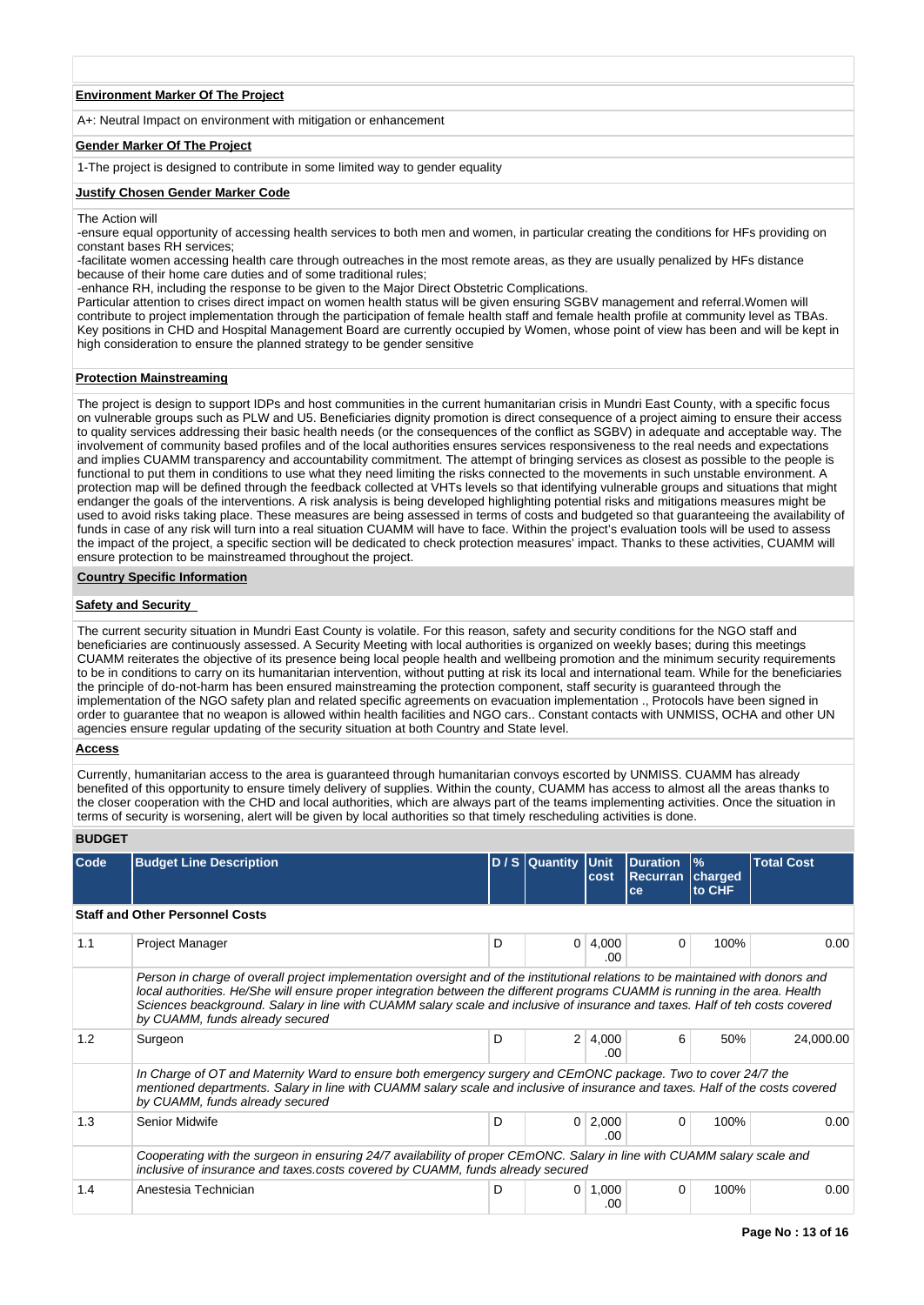|                  | Cooperating with the surgeon in ensuring 24/7 availability of proper CEmONC and surgical assistance. Salary in line with<br>CUAMM salary scale and inclusive of insurance and taxes. costs covered by CUAMM, funds already secured                                                                                                                                        |   |                |                        |              |      |            |
|------------------|---------------------------------------------------------------------------------------------------------------------------------------------------------------------------------------------------------------------------------------------------------------------------------------------------------------------------------------------------------------------------|---|----------------|------------------------|--------------|------|------------|
| 1.5              | <b>Project Assistant</b>                                                                                                                                                                                                                                                                                                                                                  | D |                | $1 \mid 2,600$<br>.00  | 6            | 100% | 15,600.00  |
|                  | Supporting the PM in ensuring proper follow up of project activities from an administrative and logistic perspective. Salary in line<br>with CUAMM salary scale and inclusive of insurance and taxes.                                                                                                                                                                     |   |                |                        |              |      |            |
| 1.6              | CHD staff: M&E officer, RH officer, EPI officer, HF supervisor<br>Officer, Community officer                                                                                                                                                                                                                                                                              | D |                | 5 975.0<br>0           | 6            | 67%  | 19,597.50  |
|                  | Technical members of CHD team, not yet included in the SMOH payroll and therefore contracted by CUAMM and appointed to<br>ensure CHD being in conditions to play its leading role. Salary in line with the Harmonized salary scale defined by the MoH and<br>inclusive of taxes and social insurance. Two months covered by ISDP, funds already secured                   |   |                |                        |              |      |            |
| 1.7              | PH expert-CHD TA                                                                                                                                                                                                                                                                                                                                                          | D |                | 0   4,000<br>.00       | 0            | 100% | 0.00       |
|                  | Person in charge of supporting the CHD in planning, organizing, implementing and monitoring all the activities concerned with<br>emergency response and with its integration into the wider County Health SystemHealth Sciences beackground. Salary in line<br>with CUAMM salary scale and inclusive of insurance and taxes. Costs already covered by other secured funds |   |                |                        |              |      |            |
| 1.8              | <b>Community Based vaccinators</b>                                                                                                                                                                                                                                                                                                                                        | D |                | 56 54.00               | 6            | 50%  | 9,072.00   |
|                  | 56 volunteers already identified and used to support County mobile team in ensuring adequate EPI coverage. They do not<br>receive a salary but living expenses refund (perdiem) for each day of work (usually 2 per week)                                                                                                                                                 |   |                |                        |              |      |            |
| 1.9              | <b>Home Health Promoters</b>                                                                                                                                                                                                                                                                                                                                              | D |                | 103 27.00              | 6            | 66%  | 11,012.76  |
|                  | 103 volunteers already identified and used to implement awareness and ICCM activities. They do not receive a salary but<br>monthly bonus in the form of in kind benefit                                                                                                                                                                                                   |   |                |                        |              |      |            |
| 1.10             | <b>Traditional Birth Attendants</b>                                                                                                                                                                                                                                                                                                                                       | D |                | 2 184.0<br>0           | 6            | 100% | 2,208.00   |
|                  | To be recruited to make RH services more acceptable for the PW and to contribute to raise their awareness on safe motherhood<br>and delivery. Salary in line with teh harmonized salary scale dictated by the MoH and inclusive of taxes and social insurance                                                                                                             |   |                |                        |              |      |            |
| 1.11             | PHCU /PHCC (20) staff (105)                                                                                                                                                                                                                                                                                                                                               | D | 1 <sup>1</sup> | 33,30<br>0.00          | 6            | 50%  | 99,900.00  |
|                  | 105 staff currently emploied by CUAMM to serve in MEC PHC facilities as health and support personnel. Salaries (express as<br>cumulative monthly lumpsum) in line with teh harmonized salary scale dictated by the MoH and inclusive of taxes and social<br>insurance. Two months covered by ISDP, funds already secured                                                  |   |                |                        |              |      |            |
| 1.12             | Perdiem for CHD supervision team                                                                                                                                                                                                                                                                                                                                          | D |                | 7 42.00                | 6            | 66%  | 1,164.24   |
|                  | 25 ssp per 5 days per 7 people (CHD team members and driver) every month as living costs refund when visiting the health<br>facilities to conduct supportive supervision                                                                                                                                                                                                  |   |                |                        |              |      |            |
| 1.13             | Perdiem for mobile health/nutrition team                                                                                                                                                                                                                                                                                                                                  | D |                | $1 \quad 2,034$<br>.00 | 6            | 66%  | 8,054.64   |
|                  | 125 ssp per 2 days per week per 6 people (mobile health team members and driver) as living costs refund when conducting<br>outreaches. Here expressed as monthly lumpsum                                                                                                                                                                                                  |   |                |                        |              |      |            |
|                  | <b>Section Total</b>                                                                                                                                                                                                                                                                                                                                                      |   |                |                        |              |      | 190,609.14 |
|                  | <b>Supplies, Commodities, Materials</b>                                                                                                                                                                                                                                                                                                                                   |   |                |                        |              |      |            |
| 2.1              | Emergency drugs provision for PHCUs/PHCCs                                                                                                                                                                                                                                                                                                                                 | D | 1              | 20,00<br>0.00          | $\mathbf{1}$ | 50%  | 10,000.00  |
|                  | Lumpsum considered adequate to integrate existing/coming from MOH or other donors stock, as per previous experience. Drugs<br>will be purchased by providers already known as reliable, especially in terms of products' quality. drugs will be chosen in line with<br>National Policies and International protocols and standards                                        |   |                |                        |              |      |            |
| 2.2              | Emergency drugs provision for Lui Hospital                                                                                                                                                                                                                                                                                                                                | D |                | $1 \, 8,000$<br>.00    | $\mathbf{1}$ | 50%  | 4,000.00   |
|                  | Lumpsum considered adequate to integrate existing/coming from MOH or other donors stock, as per previous experience. Drugs<br>will be purchased by providers already known as reliable, especially in terms of products' quality. drugs will be chosen in line with<br>National Policies and International protocols and standards                                        |   |                |                        |              |      |            |
| 2.3              | Cleaning Materials for HFs                                                                                                                                                                                                                                                                                                                                                | D | 1 <sup>1</sup> | 5,000<br>.00           | $\mathbf{1}$ | 50%  | 2,500.00   |
|                  | Lumpsum considered adequate to integrate existing stock and to ensure proper hygien conditions in all the HFs, as per previous<br>experience                                                                                                                                                                                                                              |   |                |                        |              |      |            |
| 2.4              | Records and stationey for HFs                                                                                                                                                                                                                                                                                                                                             | D | 1 <sup>1</sup> | 5,000<br>.00           | 1            | 50%  | 2,500.00   |
|                  | Lumpsum considered adequate, as per previous experience, to integrate existing stock and to ensure all the facilities to be in<br>conditions to perform their functions in terms of data collection and reporting. Records will be printed, following the national<br>models. Stationery kit will include all the basic items required.                                   |   |                |                        |              |      |            |
|                  | <b>Section Total</b>                                                                                                                                                                                                                                                                                                                                                      |   |                |                        |              |      | 19,000.00  |
| <b>Equipment</b> |                                                                                                                                                                                                                                                                                                                                                                           |   |                |                        |              |      |            |
| 3.1              | Equipment for looted HFs (6)                                                                                                                                                                                                                                                                                                                                              | D | $\mathbf{1}$   | 18,00<br>0.00          | 1            | 50%  | 9,000.00   |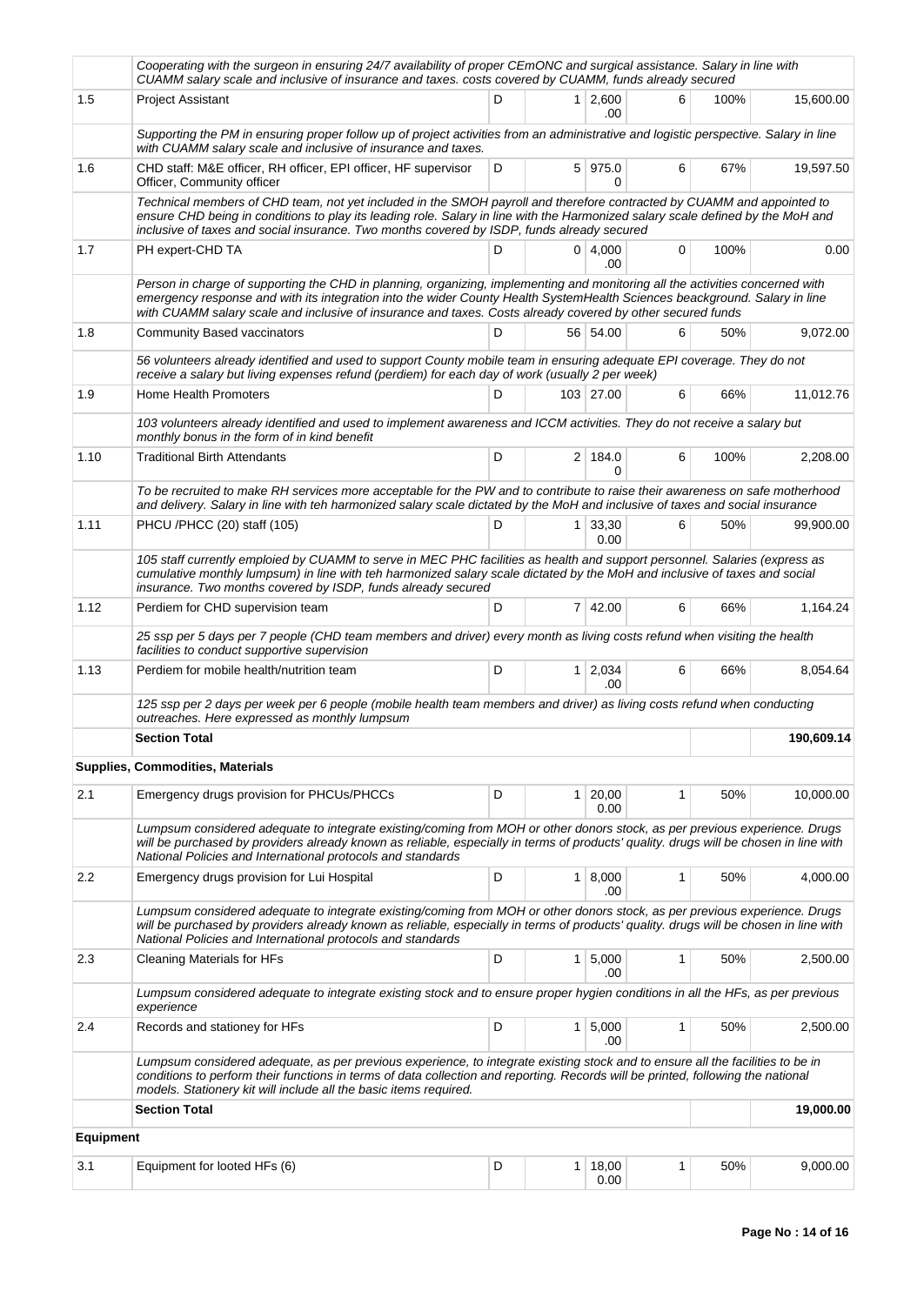|               | Lumpsum calculated on the base of a first assessment of the situation left on ground after the disorsders and on CUAMM<br>experience of basic equipment market. Beds, delivery and examination coaches, drip stands, ward screens, office furniture,<br>dressing sets, ambu, sphignomanometers are among the items to be replaced. The final list will be compiled by the PM and P<br>assistant at the beginning of the implementation to start as soon as possible the procurement process. CUAMM has already a<br>database of the most reliable providers in South Sudan and outside |     |                |                       |              |      |           |
|---------------|----------------------------------------------------------------------------------------------------------------------------------------------------------------------------------------------------------------------------------------------------------------------------------------------------------------------------------------------------------------------------------------------------------------------------------------------------------------------------------------------------------------------------------------------------------------------------------------|-----|----------------|-----------------------|--------------|------|-----------|
| 3.2           | Equipment f for the PHCCs (2) to be upgraded to BEmONC<br>level                                                                                                                                                                                                                                                                                                                                                                                                                                                                                                                        | D   |                | $1 \, 6,000$<br>.00   | 1            | 50%  | 3,000.00  |
|               | Lumpsum calculated on the base of CUAMM experience in equipping HFs chosen to be BEmONC. The final list will be compiled<br>by the PM and Passistant at the beginning of the implementation to start as soon as possible the procurement process. CUAMM<br>has already a database of the most reliable providers in South Sudan and outside                                                                                                                                                                                                                                            |     |                |                       |              |      |           |
| 3.3           | Equipment for Lui Hospital-CEmONC and SAM and SGBV<br>services                                                                                                                                                                                                                                                                                                                                                                                                                                                                                                                         | D   | 1 <sup>1</sup> | 4,000<br>.00          | 1            | 50%  | 2,000.00  |
|               | Lumpsum calculated on the base of CUAMM experience in equipping Hospitals to perform the mentioned services. The final list<br>will be compiled by the PM and Passistant at the beginning of the implementation to start as soon as possible the procurement<br>process. CUAMM has already a database of the most reliable providers in South Sudan and outside                                                                                                                                                                                                                        |     |                |                       |              |      |           |
| 3.4           | Equipment for outreaches                                                                                                                                                                                                                                                                                                                                                                                                                                                                                                                                                               | D   |                | $1 \mid 1,000$<br>.00 | 1            | 50%  | 500.00    |
|               | Lumpsum adequate to procure folding table and chairs, a tent, some torches, raincoats and gumbootsto facilitate mobile team<br>work                                                                                                                                                                                                                                                                                                                                                                                                                                                    |     |                |                       |              |      |           |
| 3.5           | Solar System for PHCCs (2)                                                                                                                                                                                                                                                                                                                                                                                                                                                                                                                                                             | D   |                | $2 \mid 7,500$<br>.00 | 1            | 50%  | 7,500.00  |
|               | Local market price for a system supposed to ensure permanent light to a building of the size of a standard PHCC. 24/7 power is<br>one of the requirement for a BEmONC to provide quality service and therefore the procurement of this equipment is due. The<br>existing ones have been looted                                                                                                                                                                                                                                                                                         |     |                |                       |              |      |           |
| 3.6           | Communication means: HFs mobile phone for referral and<br>surveillance                                                                                                                                                                                                                                                                                                                                                                                                                                                                                                                 | 15% | 300.00         |                       |              |      |           |
|               | Market price for a normal mobile phone. Each facility will be given one to use for calling the ambulance and to alert the CHD in<br>case of any emergency or unclear situation                                                                                                                                                                                                                                                                                                                                                                                                         |     |                |                       |              |      |           |
| 3.7           | Motorbikes for referral and outreaches                                                                                                                                                                                                                                                                                                                                                                                                                                                                                                                                                 | D   | 4              | 1,000<br>.00          | 1            | 50%  | 2,000.00  |
|               | Market price for basic MB. All the PHCCs will have one, to support the ambulance service in case of referral from hard to reach<br>area and to strenghten the outreaches services                                                                                                                                                                                                                                                                                                                                                                                                      |     |                |                       |              |      |           |
|               | <b>Section Total</b>                                                                                                                                                                                                                                                                                                                                                                                                                                                                                                                                                                   |     |                |                       |              |      | 24,300.00 |
|               | <b>Contractual Services</b>                                                                                                                                                                                                                                                                                                                                                                                                                                                                                                                                                            |     |                |                       |              |      |           |
| 4.1           | PHCUs and PHCC eemergency maintenance                                                                                                                                                                                                                                                                                                                                                                                                                                                                                                                                                  | D   | 1 <sup>1</sup> | 20,00<br>0.00         | $\mathbf{1}$ | 50%  | 10,000.00 |
|               | The looted HFs are in need of basic maintenance interventions, which the proposed lumpsum should be adequate to cover. It<br>has been calculated taking into account CUAMM previous experience and the current building materials market                                                                                                                                                                                                                                                                                                                                               |     |                |                       |              |      |           |
| 4.2           | Items transport                                                                                                                                                                                                                                                                                                                                                                                                                                                                                                                                                                        | D   |                | 2 6,500<br>.00        | 1            | 50%  | 6,500.00  |
|               | Market price for renting a truck to be used to transport from Juba to Lui/kediba all the materials purchased with the current<br>project and eventual materials received by the MoH and other partners as in kind contribution. One truck will be rented each<br>quarter                                                                                                                                                                                                                                                                                                               |     |                |                       |              |      |           |
|               | <b>Section Total</b>                                                                                                                                                                                                                                                                                                                                                                                                                                                                                                                                                                   |     |                |                       |              |      | 16,500.00 |
| <b>Travel</b> |                                                                                                                                                                                                                                                                                                                                                                                                                                                                                                                                                                                        |     |                |                       |              |      |           |
| 5.1           | Accomodation in Juba/Yambio for work mission                                                                                                                                                                                                                                                                                                                                                                                                                                                                                                                                           | D   |                | 3   50.00             | 6            | 100% | 900.00    |
|               | Expected one visit per month of a representative of project staff to Juba, to meet with the CM and eventually with the cluster and<br>other concerned agency. the price is the one CUAMM negotiated with a reference Hotel                                                                                                                                                                                                                                                                                                                                                             |     |                |                       |              |      |           |
|               | <b>Section Total</b>                                                                                                                                                                                                                                                                                                                                                                                                                                                                                                                                                                   |     |                |                       |              |      | 900.00    |
|               | <b>General Operating and Other Direct Costs</b>                                                                                                                                                                                                                                                                                                                                                                                                                                                                                                                                        |     |                |                       |              |      |           |
| 7.1           | County Health and Nutrition Coordination Meetings                                                                                                                                                                                                                                                                                                                                                                                                                                                                                                                                      | D   | 1              | 500.0                 | 2            | 100% | 1,000.00  |
|               | Lumpsum based on previous expenditure rate for the same activities and to be used for renting the hall, refunding the transport<br>and the lunch costs to the participants, to buy some stationery                                                                                                                                                                                                                                                                                                                                                                                     |     |                |                       |              |      |           |
| 7.2           | Fuel and maintenance for County MBs                                                                                                                                                                                                                                                                                                                                                                                                                                                                                                                                                    | D   | 1 <sup>1</sup> | 750.0<br>0            | 1            | 50%  | 375.00    |
|               | Lumpsum based on previous expenditure rate for the same activities, to be integrated by other funds                                                                                                                                                                                                                                                                                                                                                                                                                                                                                    |     |                |                       |              |      |           |
| 7.3           | Airtime for HFs and CHD team                                                                                                                                                                                                                                                                                                                                                                                                                                                                                                                                                           | D   | 1 <sup>1</sup> | 200.0<br>0            | 6            | 50%  | 600.00    |
|               | Lumpsum based on previous expenditure rate for the same activities                                                                                                                                                                                                                                                                                                                                                                                                                                                                                                                     |     |                |                       |              |      |           |
| 7.4           | CHD internet fee                                                                                                                                                                                                                                                                                                                                                                                                                                                                                                                                                                       | D   | $\mathbf{1}$   | 500.0<br>0            | 6            | 66%  | 1,980.00  |